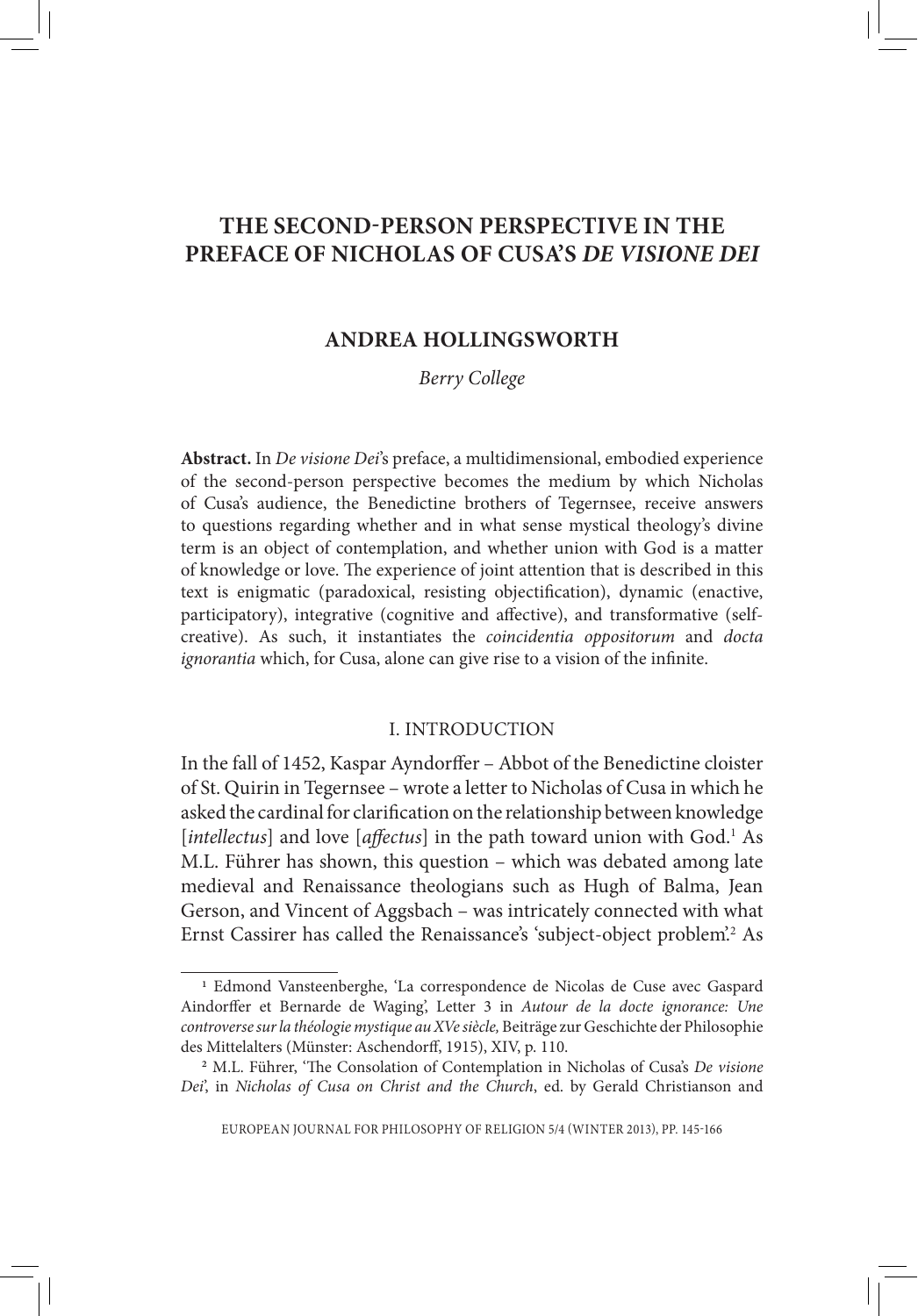it bore on the theory and practice of contemplation, the subject-object dilemma was this: Does mystical knowledge of God involve sentience of God as divine object apprehended by the rational faculties? Or, rather, does such knowledge so obfuscate the felt distinction between the human mind and God that the divine cannot be seen but only indwelled and loved? When Cusa wrote *De visione Dei* ('*On the Vision of God'*, hereafter  $DvD$ <sup>3</sup> in late 1453, he did so in large part to address the monks' concerns and confusions over this core question.

My wager in this essay is that attending to the rich and subtle ways in which the second-person perspective (hereafter SPP) permeates *DvD* will shed important light on Cusa's method of addressing the theological puzzles that corresponded to the Renaissance's subject-object problem. Although this suffusion is evident throughout the treatise, it is most potent in  $DvD$ 's unique preface – the 'zero degree' of the work that 'serves as basis for all the chapters the follow'.4 Attending (with an eye to both form and content) to the suffusion of the SPP in the preface will demonstrate that, in *DvD*, a multi-dimensional experience of relationality becomes itself the answer to the theological queries the Tegernsee community had posed to Cusa.

How could an experience of the SPP begin to solve the complicated question of whether and in what sense God is an object of contemplation? Let us begin by noting that, for Cusa, God is as God acts. In *De Docta Ignorantia*, for example, Cusa figures the divine as gerund – infinite

Thomas M. Izbicki (Leiden: Brill, 1996), pp. 221-240; Ernst Cassirer, *The Individual and the Cosmos in Renaissance Philosophy*, trans. by Mario Domandi, rev. edn (Mineola, New York: Dover Publications, 2000), pp. 123-191.<br><sup>3</sup> For the Latin I have consulted Jasper Hopkins, *Nicholas of Cusa's Dialectical* 

*Mysticism: Text, Translation and Interpretive Study of De Visione Dei* (Minneapolis, MN: The Arthur J. Banning Press, 1985). English renderings of the text are from H. Lawrence Bond's translation in *Nicholas of Cusa: Selected Spiritual Writings* (New York, NY and Mahwah, NJ: Paulist Press, 1997), pp. 235-289.

<sup>4</sup> Michel De Certeau, 'The Gaze Nicholas of Cusa', *Diacritics* 17, no. 3 (Autumn 1987), 2-38 (p. 11). <sup>5</sup> *De Docta Ignorantia* (*On Learned Ignorance*) II.3.107, in *Nicholas of Cusa: Selected* 

*Spiritual Writings*, trans. by H. Lawrence Bond (New York, NY: Paulist Press, 1997), pp. 86-206 (p. 135). <sup>6</sup> *De apice theoriae* (*On the Summit of Contemplation*). Here Cusa indicates that some

of his earlier works (among them *DvD*), when properly understood, show the same basic understanding of God as presented in this, his final work (viz., God as *Posse Ipsum*). ¶ 16, in *Nicholas of Cusa: Selected Spiritual Writings*, trans. by H. Lawrence Bond (New York, NY and Mahwah, NJ: Paulist Press, 1997), pp. 293-303 (p. 300).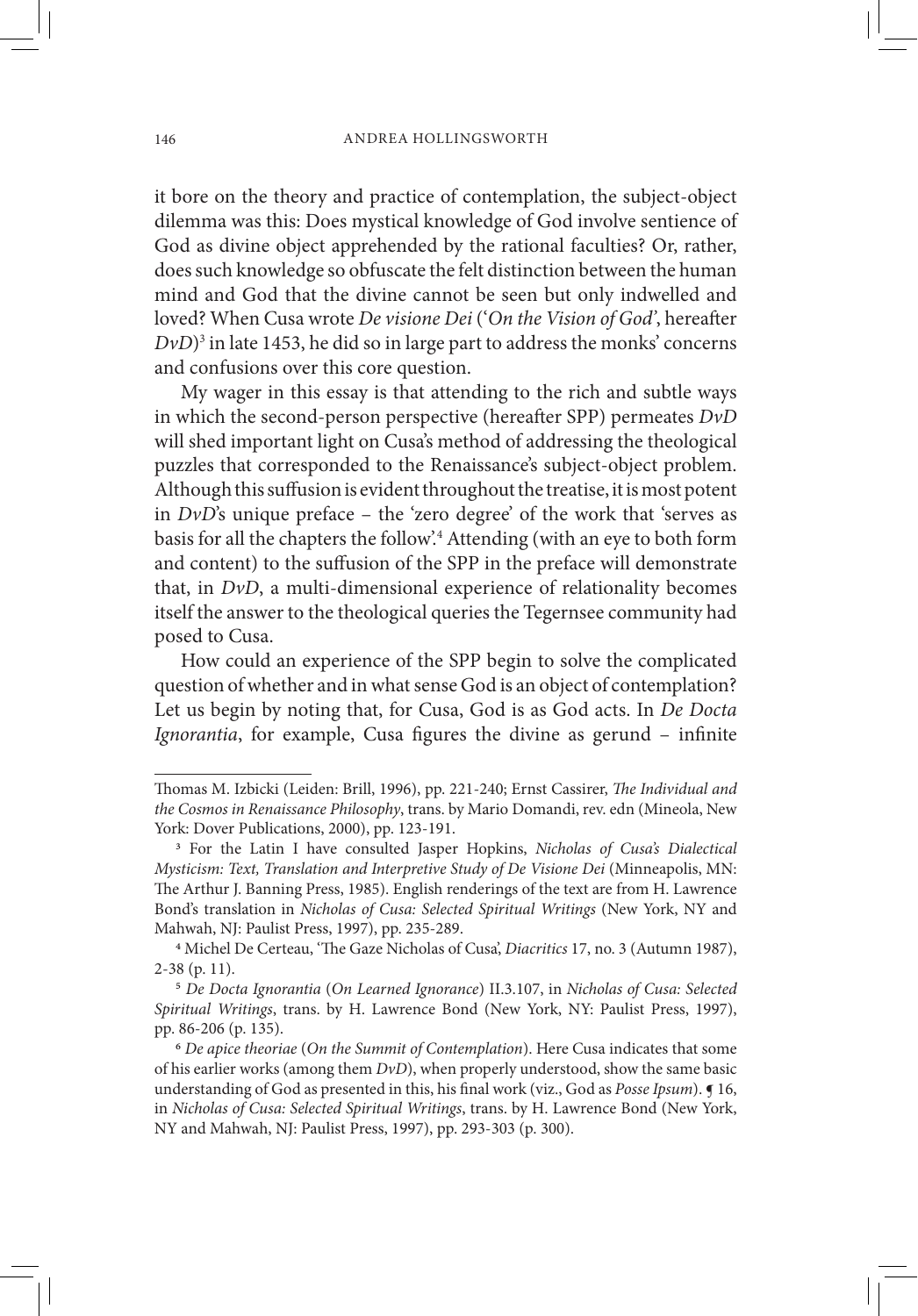becoming: 'God [...] is the enfolding (*complicatio*) of all in the sense that all are in God, and God is the unfolding (*explicatio*) of all in the sense that God is in all.<sup>35</sup> In his final work, Cusa names God Posse Ipsum<sup>6</sup> pure possibility, the "'Can" before, behind, and present in all that "is"'.<sup>7</sup> Furthermore, for Cusa, this God who makes possible and subsists within the world's unfurling cannot be thought, named, or experienced except via *docta ignorantia*, learned ignorance, wherein subtle dialectical reasoning reveals God's unknowability and impossibility to be theology's positive content. Learned ignorance is achieved through the *coincidentia oppositorum*, the coincidence of opposites, a theological method that 'resolves contradictions without violating the integrity of the contrary elements and without diminishing the reality or the force of their contradiction<sup>'</sup>.<sup>8</sup> In *DvD*'s preface, I argue, it is the phenomenon of the SPP which functions as the experiential vehicle that carries ignorance and coincidence, and, in so doing, serves to answer the monks' core question about whether mystical theology's divine term is apprehended along subject-object lines, and whether that apprehension is a matter of love or knowledge. Like the divine infinity of which Cusa speaks, second-person relationality is experienced as enigmatic (paradoxical; non-objectifiable), dynamic (active; participatory process), integrative (holistic; uniting cognitions and affections) and transformative (creative; self-forming).

#### II. DEFINITIONAL AND METHODOLOGICAL CONSIDERATIONS

The mode of interpersonal relatedness called 'second-personal' has, in recent years, been closely associated with phenomena denoted by the term 'joint attention'. Diverse modes of joint attention are commonplace, but often studied in relatively 'pure', since uncluttered, forms in parentchild interactions such as pointing, gaze-following, and reciprocal turntaking. With Andrew Pinsent, I think Peter Hobson's phrase 'share[d] awareness of the sharing of the focus<sup>39</sup> is a helpful (because clear yet broad) specification of 'joint attention', which, for reasons Pinsent

<sup>7</sup> H. Lawrence Bond, 'Introduction', in *Nicholas of Cusa: Selected Spiritual Writings*, ed.

by H. Lawrence Bond (New York/Mahwah: Paulist Press, 1997), pp. 3-84 (p.57).<br><sup>8</sup> Bond, 'Introduction', p. 22.<br><sup>9</sup> Andrew Pinsent, *The Second-Person Perspective in Aquinas' Ethics: Virtues and Gifts* (New York and London: Routledge, 2012), p. 43. Peter Hobson, 'What Puts Jointness into Joint Attention?' in *Joint Attention: Communication and Other Minds: Issues in Philosophy*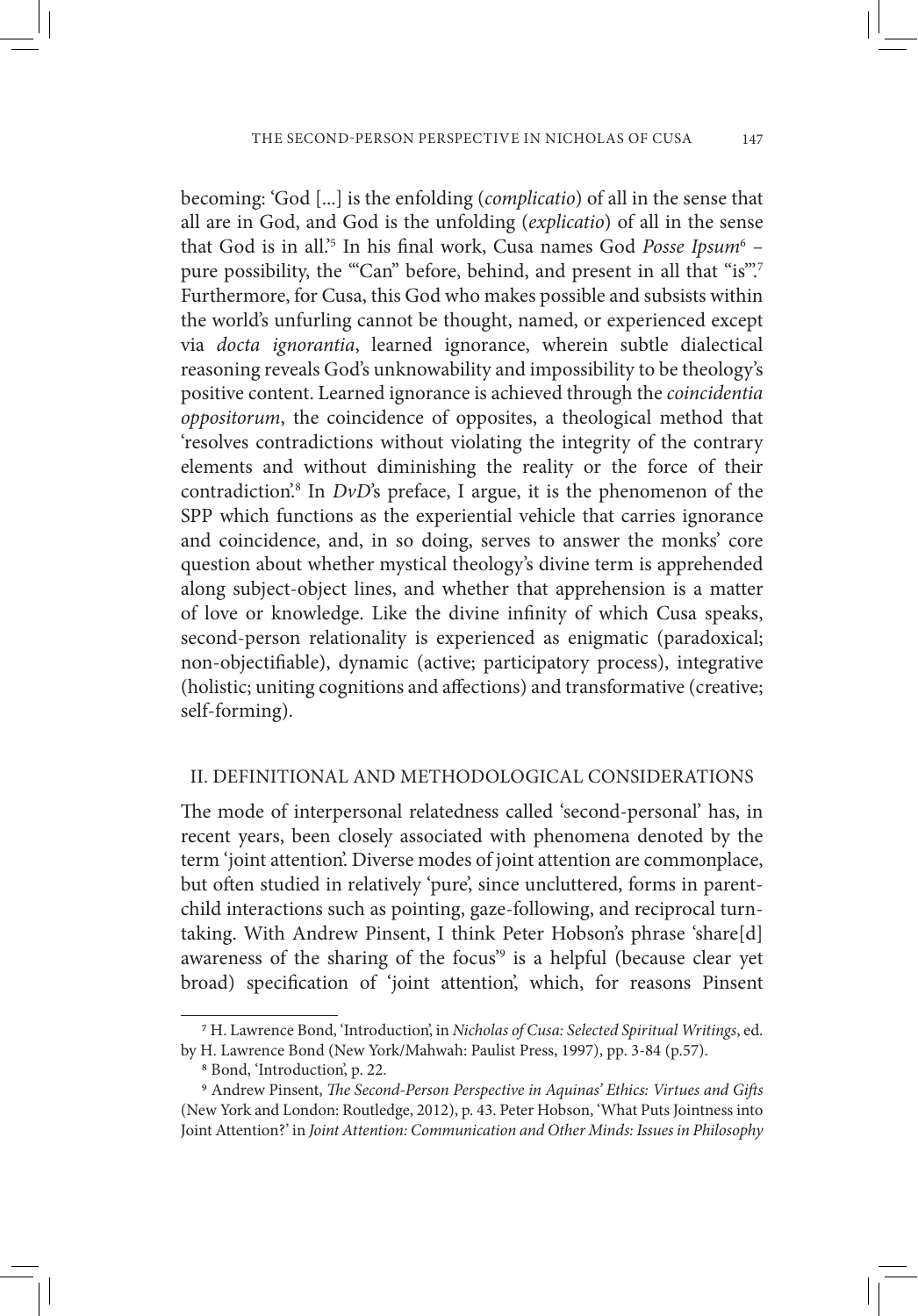has highlighted, is often used interchangeably with 'second-person perspective'. To my mind, this close association is usually not problematic as long as (1) it is acknowledged that the focus of subjects' joint attention can be either each other, (an) outside object(s), or a combination of these; and (2) following Vasudevi Reddy's suggestion, language is changed from 'attention' to 'attending', for the second-person phenomenon is a dynamic, embodied, relational process rather than a static mental state in the mind of a single detached observer.<sup>10</sup> Reddy's argument is in line with others in psychology and social neuroscience critiquing spectator theories of social knowing (rooted in cognitivist paradigms) and calling instead for models that are based on emotional and interactional engagements between subjects, rather than mental states associated with mere observation of one person by another.<sup>11</sup>

With regard to method, the interpretive approach employed in the present study is based in Paul Ricoeur's hermeneutic phenomenology. In his *Symbolism of Evil*, Ricoeur discusses ways in which mythic forms of discourse constitute the 'verbal envelope of a form of life, felt and lived before being formulated.' Myths and other forms of poetic language are, he claims, 'broken expressions of a living participation in an original Act' – expressions which refer readers 'back to an experience lying at a lower level than any narration or any gnosis'. A reader's access to this experience comes by way of 'sympathetic imagination' – a 're-enactment' in which the interpreter 'adopts provisionally the motivations and intentions' of the subjectivity (or subjectivities) figured by the text. Mystical texts are often deeply mythic and poetic, and Cusa's *DvD* is no exception.12 It therefore admits of precisely the interpretive tactic just outlined. Thus, in Ricoeurean form, I aim carefully to surface the phenomenological features of the experience to which *DvD* attests through an imaginative and interdisciplinary recovery of the 'initial

*and Psychology*, ed. by Naomi Eilan, Christoph Hoerl, Teresa McCormack, and Johannes Roessler (Oxford: Clarendon Press, 2005), pp. 185-204 (p. 185). 10 Vasudevi Reddy, 'A Gaze at Grips With Me', in *Joint Attention: New Developments in* 

*Psychology, Philosophy of Mind, and Social Neuroscience*, ed. by Axel Seeman (Cambridge,

<sup>&</sup>lt;sup>11</sup> On this topic, the literature is vast; a helpful and up-to-date starting point is: Leonard Schilbach, Bert Timmermans, Vasudevi Reddy, Alan Costall, Gary Bente, Tobias Schlicht, and Kai Vogeley, 'Toward a Second-Person Neuroscience', *Behavioral and Brain Sciences* 36 (2013), 393-462. 12 Paul Ricoeur, *Symbolism of Evil*, trans. by Emerson Buchanan (New York: Harper

and Row, 1967), pp. 166, 167, 6, 19.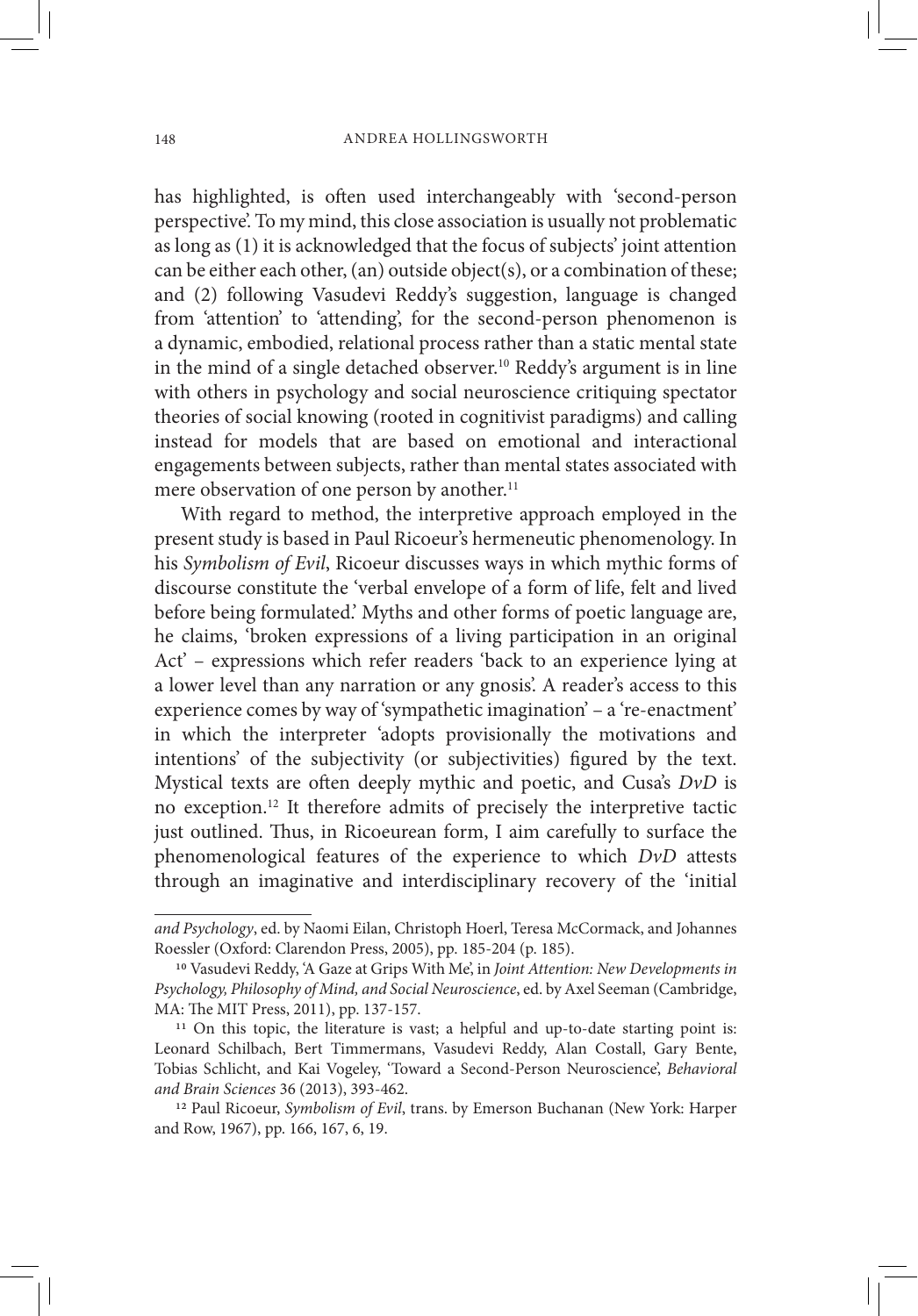event' of the discourse. I maintain a cautious eye to the 'distanciation' between (on the one hand) *DvD's* initial *Sitz-im-Leben* and (on the other hand) the way the work appears to my contemporary eyes; however, I also acknowledge the possible fruitfulness of risking a 'new event of discourse' made possible by the 'range of interpretations' that that very distanciation opens up.13 My interpretation is attuned to textual attestations of the experience(s) of implied author and implied readers, and is informed by multiple disciplines, including theology, philosophy, psychology, and neuroscience.

## III. THE SECOND-PERSON PERSPECTIVE IN *DE VISIONE DEI*'S PREFACE

Imagine the surprise at St. Quirin when Cusa's long-awaited manuscript arrived with an extra item – a painting of an all-seeing face, probably Christ's. In *DvD*'s preface, Cusa guides the monks through a quasiliturgical exercise revolving around the painting he sent to Tegernsee along with his treatise. Cusa describes the portrait's omnivoyant face as a similitude which, when meditated upon in the manner he describes, will give rise to a vision of the invisible.

In the greeting immediately preceding the preface, Cusa addresses the Tegernsee monks directly as *dilectissimis fratribus,* 'dearest brothers', informing them that his explicit aim is to reveal or make known [*pando*] to them the facility [*facilitatem*] of mystical theology. How will this revelation occur? '[B]y means of a very simple and commonplace method I will attempt to lead you [*vos*] experientially [*experimentaliter*] into the most sacred darkness.'14 A kind of SPP relation between implied authorial subject and implied reader-subjects is thus grafted into the treatise's formal structure from the very start. The joint focus of the relation is movement toward the sacred darkness, but from different vantage points: the author leads through writing, and the audience follows through reading. And yet the obvious spatial and temporal separations between author and readers mean that it is a deeply ambiguous relation, constituted as much

<sup>13</sup> Paul Ricoeur, 'Philosophy and Religious Language', in *Figuring the Sacred: Religion, Narrative, and Imagination,* trans. by David Pellauer, ed. by Mark I. Wallace (Minneapolis, MN: Fortress Press, 1995), pp. 35-47 (p. 38).

<sup>&</sup>lt;sup>14</sup> *DvD*, **¶** 1. Citations will follow H. Lawrence Bond's numbering system, which divides the treatise into chapters and paragraphs. As the greeting and preface precede the first chapter, references to them cite paragraph numbers only.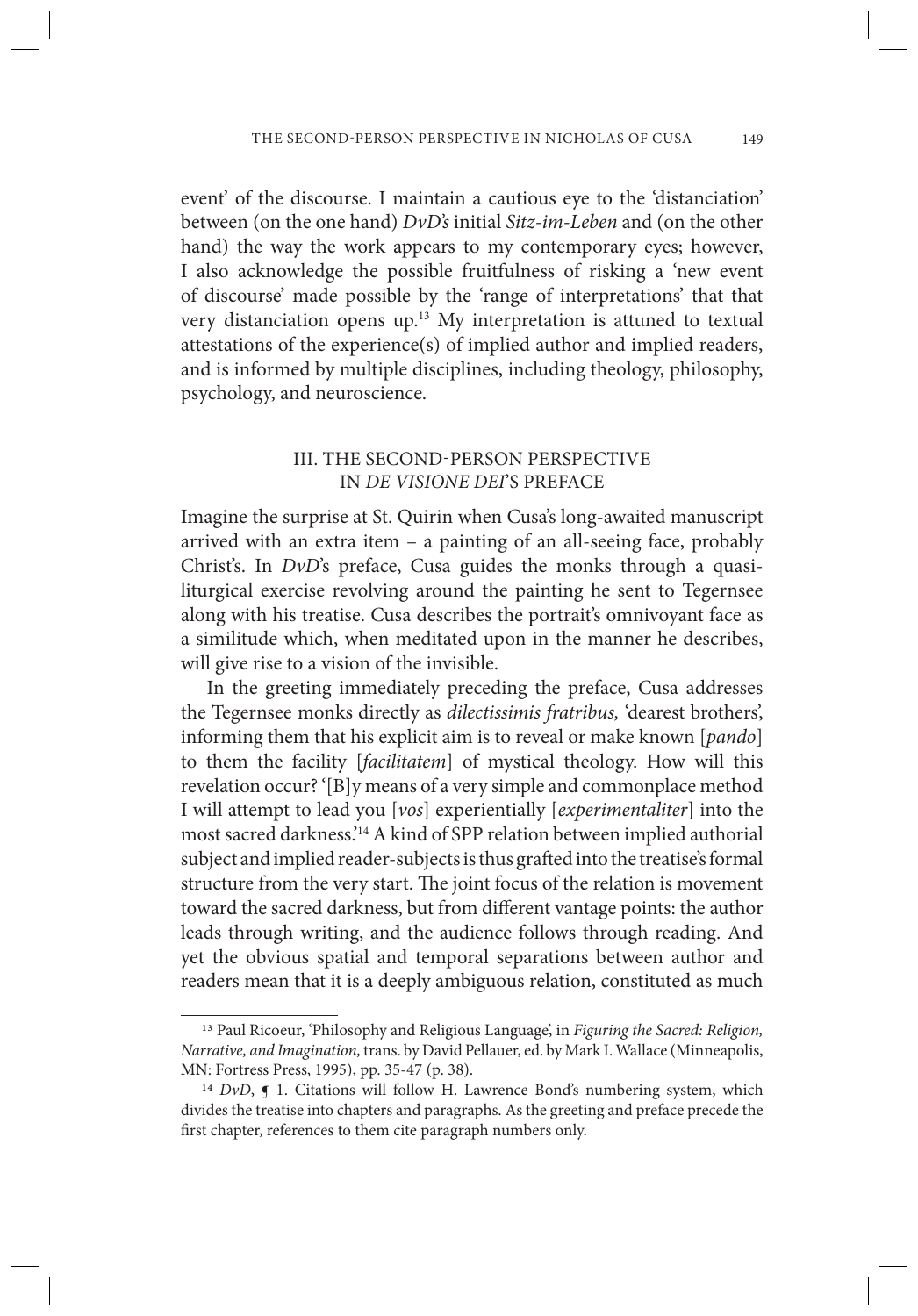by invisibility and absence as by intimate, reciprocally-aware presence. Sharing or jointness, note Hobson and Hobson, 'requires connectedness and differentiation between [at least] two people (with minds)';<sup>15</sup> surely this requirement is met at a basic level. Yet the incongruous timetable and lack of a clear sense of the other's presence render the engagement<sup>16</sup> less than straightforward. Yet, as will become increasingly apparent, the deep enigma of relationality is a key part of Cusa's overall theological point.

In the preface, Cusa tells the brothers that the painting of the allseeing figure will help him in his efforts to 'transport [*vehere*] you [*vos*] to divine things by human means.<sup>17</sup> The engine of the transport Cusa means to elicit is, I argue, the SPp. In *DvD*'s preface, the experience of mystical theology emerges slowly from the folds of a subtle and fecund relational matrix. Ultimately it is the mysteries that inhere within the act-event of attending jointly (through, e.g., bodily coordination, gaze, mentalization, dialogue around shared experience) which constitute the conditions for an experienced revelation, the intellectual and emotional impact of which will begin to address the brothers' deep theological concerns.

## *3.1 The First Phase*

The preface's exercise consists of three distinct yet interrelated moments or phases.18 The first corresponds with Cusa's instructions to the monks to:

Hang this up some place, perhaps on a north wall. And you brothers [*vos fratres*] stand around it, equally distant from it, and gaze at it. And each of you will experience that from whatever place one observes it the face will seem to regard him alone. To a brother standing in the east, the face

<sup>&</sup>lt;sup>15</sup> Peter Hobson and Jessica Hobson, 'Joint Attention or Joint Engagement? Insights from Autism', in *Joint Attention: New Developments in Psychology, Philosophy of Mind, and Social Neuroscience*, ed. by Axel Seeman (Cambridge, MA: The MIT Press, 2011), pp. 115-135 (p. 120).<br><sup>16</sup> For De Jaegher et al., 'engagement' – defined as 'the qualitative aspect of a social

interaction as it starts to "take over" and acquire a momentum of its own' – can transpire even if the experience of another person being there is ambiguous. The authors also concede that the 'relational dynamics' of the 'coupling' of 'autonomous agents' can happen on quite different levels as well as timescales. Hanne De Jaegher, Ezequiel Di Paolo, and Shaun Gallagher, 'Can Social Interaction Constitute Social Cognition?', *Trends in Cognitive Sciences,* 14, no. 10 (Oct. 2010), 441-447 (pp. 441, 442, 443).<br><sup>17</sup> *DvD*, **5** 2.<br><sup>18</sup> Michel De Certeau, 'The Gaze Nicholas of Cusa'.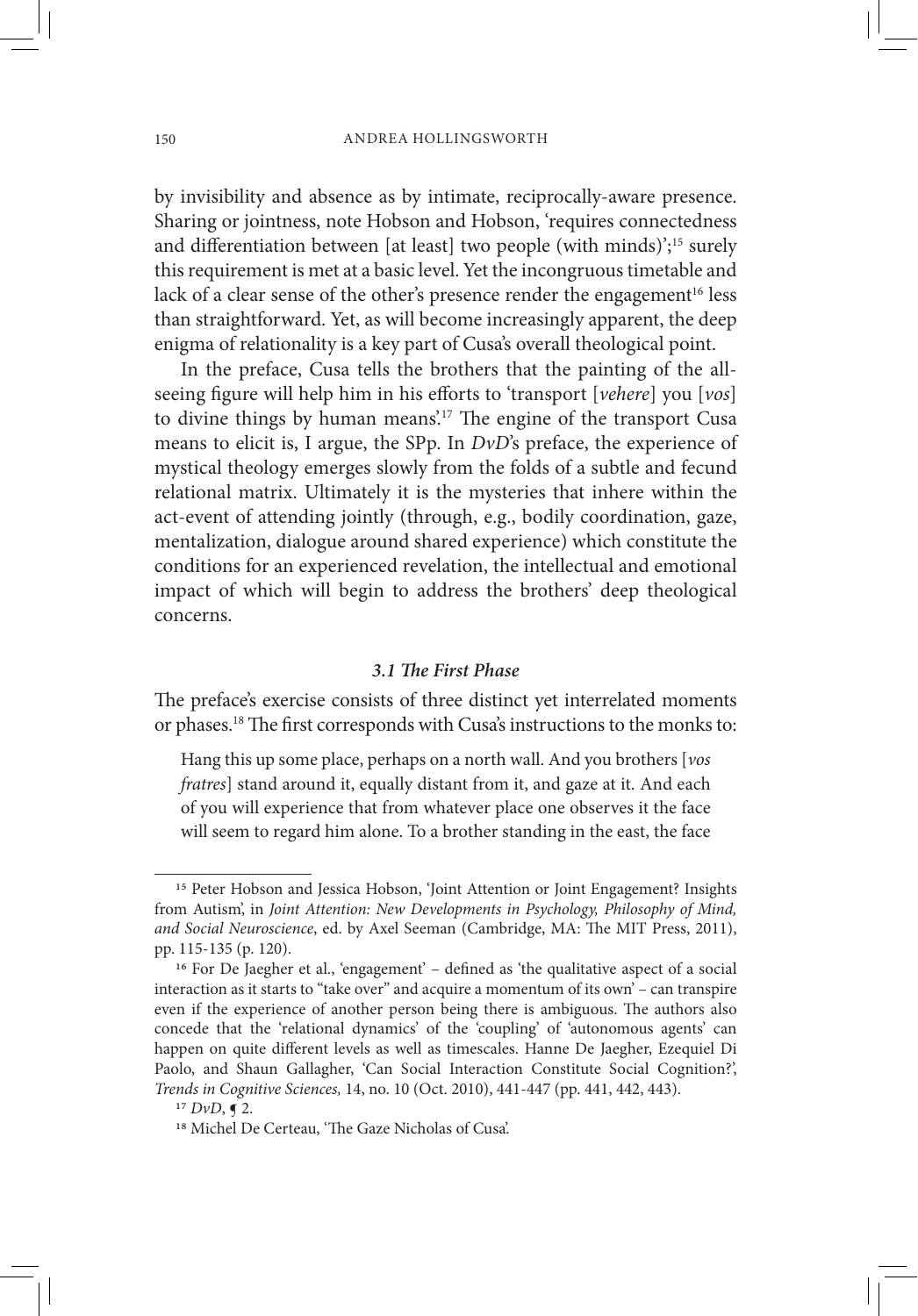will look eastward; to one in the south, it will look southward; and to one in the west, westward. First, therefore, you will marvel [*admirari*] at how it is possible that the face looks on all and each one of you at the same time. For the imagination of the one who is standing in the east cannot conceive that the icon's gaze is turned in any other direction, such as the west or south.<sup>19</sup>

Upon commencement of the ritual described in this passage, observe how the dimensionality of shared awareness of the sharing of the focus multiplies considerably, going far beyond the imperfect author-reader relation earlier discussed. Mere preparation for the ritual – that is, the cooperative act of creating a semicircle around the icon with each brother placed equidistantly in relation to it – demands shared attention to, at minimum: the treatise's instructions (read or spoken), bodies (one's own and others'), the painting, and a common idea of what the space will look and feel like when everyone is in place. As they get in formation, the brothers' embodied, mutually-aware relations create a container for what will become a shared experience of the uncontained.

Once begun, the meditation itself soon produces a room full of immobile admirers – in De Certeau's terms, a 'simultaneity of stupefactions'. The all-seeing eyes of the portrait's face are a point whose vectors 'implant' in each spectator,<sup>20</sup> forming with each one a captivating relation experienced as exclusive and inimitable.<sup>21</sup> Cusa later says that this undividedly attentive gaze, which 'never abandons anyone',<sup>22</sup> looks

<sup>&</sup>lt;sup>19</sup> *DvD*, **¶** 3.<br><sup>20</sup> De Certeau, 'The Gaze Nicholas of Cusa', p. 15.

<sup>21</sup> As McGinn notes ('Seeing and Not Seeing'), the common link between divinity and *visio* in Platonic-inspired Christian theologies can be observed in (among many others) Meister Eckhart and William of St. Thierry, both of whose writings Cusa engaged. The roots of this connection can probably be traced to two main sources: first, Paul, who had utilized language of face to face vision, beholding, and transformation in his letters to the church at Corinth (1 Cor. 13:12; 2 Cor. 3:18); second, Plotinus, who had indicated that the essence of intellectual principle (*nous*) is movement toward the good through coincident seeing and being-seen (*Ennead* V.6.5). Bernard McGinn, 'Seeing and Not Seeing: Nicholas of Cusa's *De Visione Dei* in the History of Western Mysticism', in *Cusanus: The Legacy of Learned Ignorance*, ed. by Peter J. Casarella (Washington, DC: The Catholic University of America Press, 2006), pp. 27-53. For a comparison between Plotinus and Cusa on *visio*, see Werner Beierwaltes, *Visio facialis – Sehen ins Angesicht. Zur Coincidenz des endlichen und unendlichen Blicks bei Cusanus,* Phil.-hist. Klasse. Sitzungsberichte Jahrgant 1988, Heft 1 (Munich: Bayerische Akademie de Wissenshaften, 1988). <sup>22</sup> *DvD* V.15.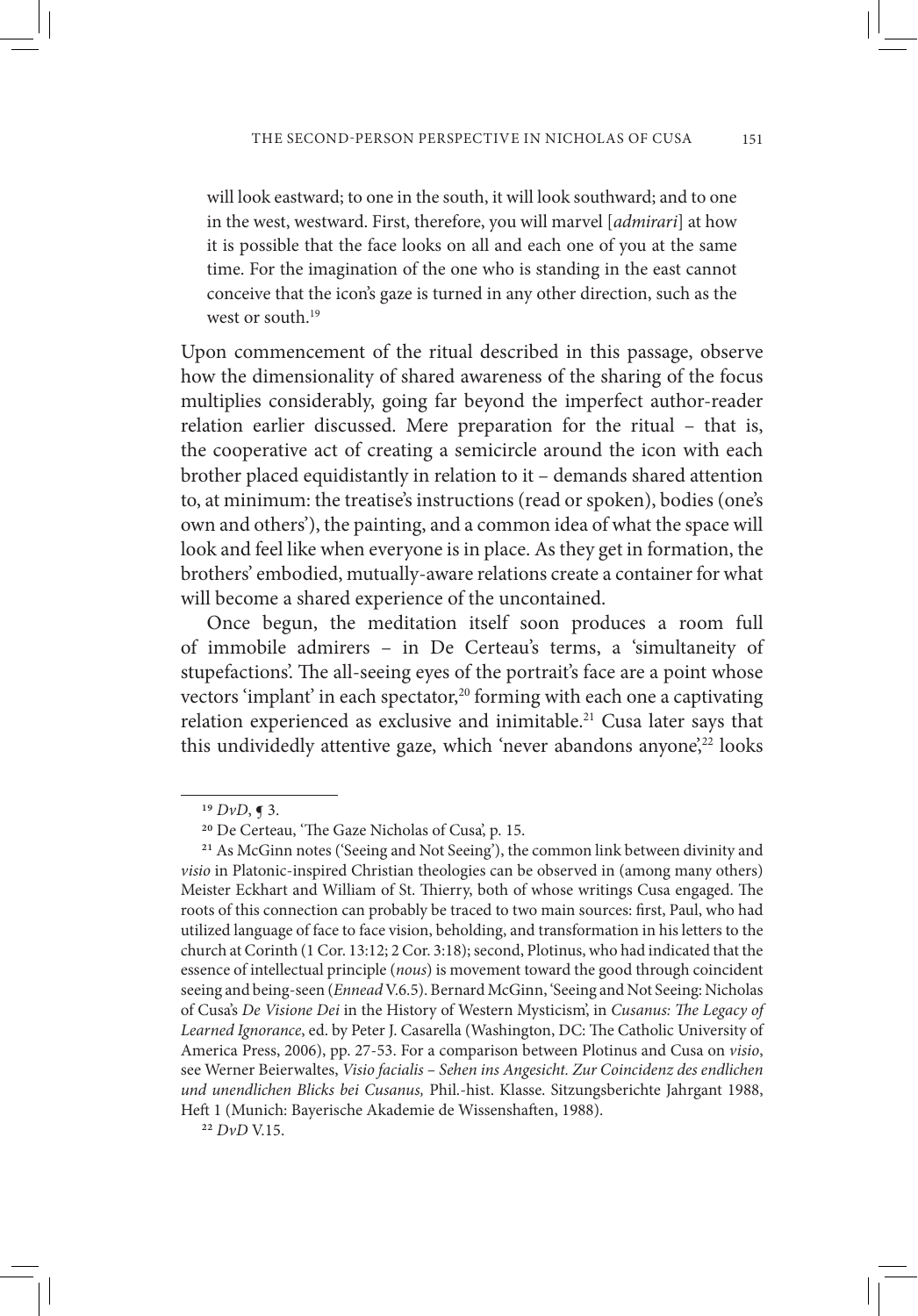on all things for the express purpose of bringing each one into its best possible state of existence.23 Within this intimate and life-formative experience, it is reasonable to suppose that there are phenomenological similarities to what developmental psychologist Vasudevi Reddy calls the 'gaze at grips with me', which forms, in infancy, the basis for attentional abilities later in life.<sup>24</sup> '[T]his ability to feel gaze to self', argues Reddy, 'is crucial for further development of the meaning of attention.'25 For Reddy, the roots of what it means to establish a relation between subject and object are in the feeling of the gaze directed toward the self. In this first moment of Cusa's para-liturgy, wherein each monk is asked to sense himself as the object of an infinitely caring, non-abandoning divine sight, there is, I think, a kind of re-entrance into what D.W. Winnicott called 'transitional space' – a primordial relational sensibility in which 'subject' and 'object' are two sides of one emergent, creative process. To begin to understand what it means to attend to mystical theology's divine object, one must re-enter – via disciplined, contemplative imagination – the paradoxical yet self-formative space of the 'gaze at grips with me'.

Yet, if the icon is to mediate a vision of infinity, the gaze cannot remain so particularized. Each brother is thus asked to direct his imagination to the perspectives of other exercitants who are placed variously around the perimeter. Here it may prove fruitful to venture educated hypotheses regarding brain networks involved in this kind of mental act. Contemporary social neuroscience has shed some light on neural networks involved in attending to an object whilst maintaining explicit

<sup>&</sup>lt;sup>23</sup> *DvD* IV.9.<br><sup>24</sup> Reddy's research on early infant interpersonal interactions has added to the growing body of evidence suggesting that infants as young as two months of age respond emotionally to attention directed to the self. Vasudevi Reddy, 'On Being an Object of Attention: Implications for Self-Other Consciousness', *Trends in Cognitive Sciences* 7, no. 9 (Sept. 2003), pp. 397-402; Vasudevi Reddy, *How Infants Know Minds* (Cambridge, MA: Harvard University Press, 2008). Reddy's research complements neurological studies showing young babies' remarkable sensitivity to mutual gaze. Direct gaze has been correlated with enhanced cortical arousal in infants as young as 4-months, and has also been associated with enhanced neural processing of emotional expressions in babies of the same age. See, respectively, Teresa Farroni, Gergely Csibra, Francsca Simion, and Mark H. Johnson, 'Eye Contact Detection in Humans from Birth', *Proceedings of the National Academy of Sciences* 99, no. 14 (July 2002), 9602-9605; Tricia Striano, Franziska Kopp, Tobias Grossmann, and Vincent M. Reid, 'Eye Contact Influences Neural Processing of Emotional Expressions in 4-month Old Infants', *Social Cognitive* 

<sup>&</sup>lt;sup>25</sup> Vasudevi Reddy, 'A Gaze at Grips With Me', p. 144.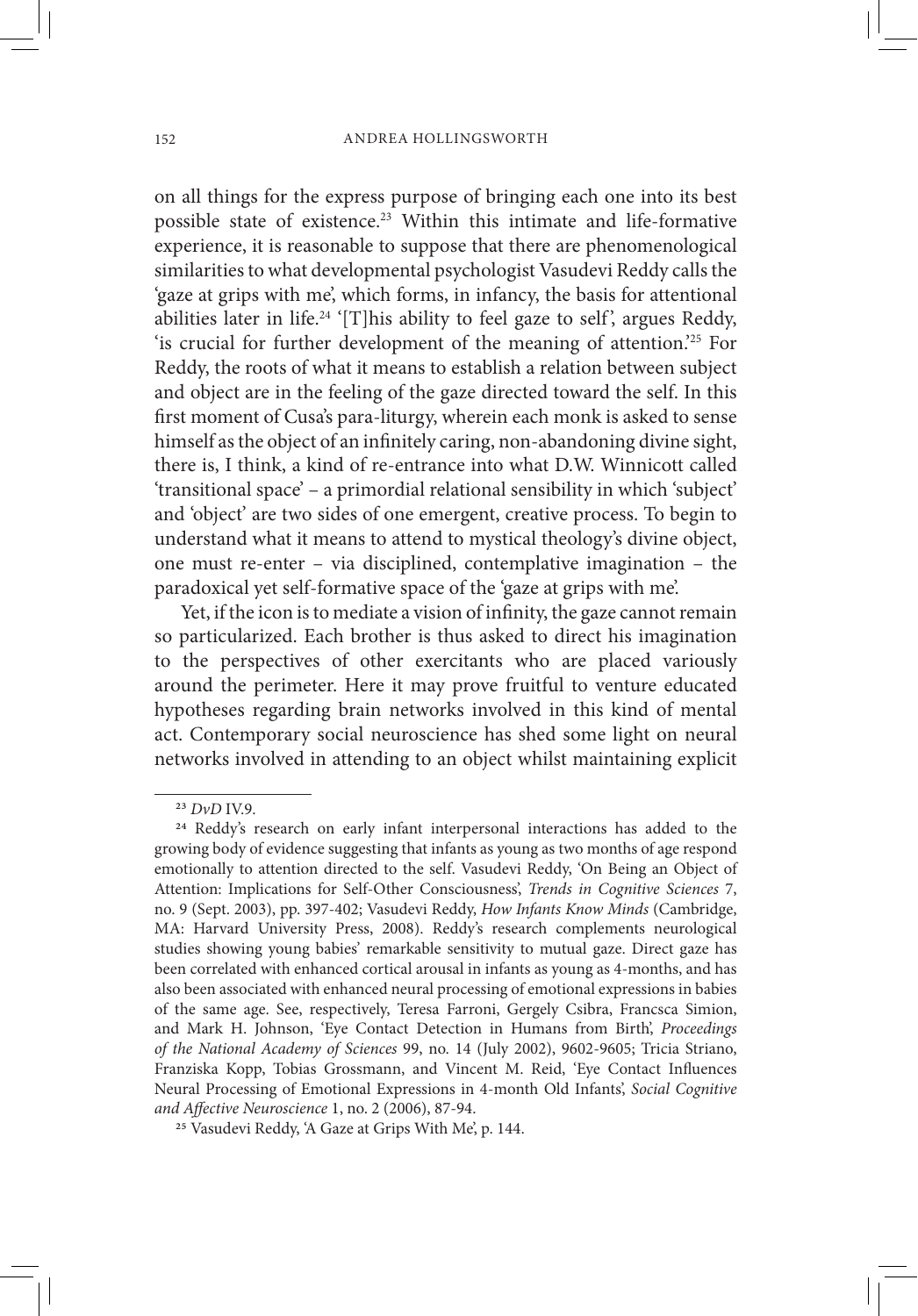awareness of (an)other's attending to the same object. Several studies have demonstrated activation of the medial frontal cortex, particularly the ventral and dorsal regions, during joint attending.<sup>26</sup> Such activation, it is hypothesized, may correspond both to the monitoring of emotions in the self and the other as well the monitoring and predicting of actions (one's own and others').27 Attending jointly, then, appears to activate brain areas responsible for both emotional and evaluative processing. Based on this research, we might hypothesize that the Tegernsee monks, as they take up the invitation to attend to both the self 's and the other's perspective(s) in relation to the icon's gaze, enter an experiential space marked by both emotional processing and cognitive appraisal – an integration of *affectus* and *intellectus*.

In the first phase of the ritual, then, the monks enter an 'interpersonally coordinated affective [and cognitive] state'28 which serves to open up a new perception of the painting. As each brother contemplates the perspective of self, other, and the gaze, he begins to experience the omnivoyant face as an iconic window onto the coincident eternality and temporality, finitude and infinity, of the divine. The SPP has, moreover, formed a space wherein the brothers' *own* relationally-constituted minds and bodies become instantiations of innumerable coincidences of opposites.29

# *3.2 The Second Phase*

The next phase of the exercise introduces movement. The brothers are instructed to fix their eyes on the gaze while walking from west to east,

<sup>26</sup> David M. Amodio and Chris D. Frith, 'Meeting of Minds: The Medial Frontal Cortex and Social Cognition', *Nature Reviews Neuroscience* 7, no. 4 (2006), 268-277; Leonhard Schilbach, Marcus Wilms, Simon B. Eickhoff, Sandro Romanzetti, Ralf Tepest, Gary Bente, N. Jon Shah, Gereon R. Fink, and Kai Vogeley, 'Minds Made for Sharing: Initiating Joint Attention Recruits Reward-Related Neurocircuitry', *Journal of Cognitive Neuroscience* 22, no. 12 (2010), 2702-2715. 27 Amodio and Frith, 'Meeting of Minds'; Chris D. Frith and Uta Frith, 'The Neural

Basis of Mentalizing', *Neuron* 50, no. 4 (2006), 531-534; Schilbach et al., 'Minds Made for Sharing'.<br><sup>28</sup> Hobson and Hobson, 'Joint Attention or Joint Engagement?', p. 116.<br><sup>29</sup> This prefigures the theme of contemplator-as-icon, which will emerge more

explicitly later in the treatise. On this topic see H. Lawrence Bond, 'The "Icon" and the "Iconic Text" in Nicholas of Cusa's *De Visione Dei* I-XVII', in *Nicholas of Cusa and His Age: Intellect and Spirituality*, ed. by Thomas M. Izbicki and Christopher M. Bellitto (Leiden: Brill, 2002), pp. 177-97.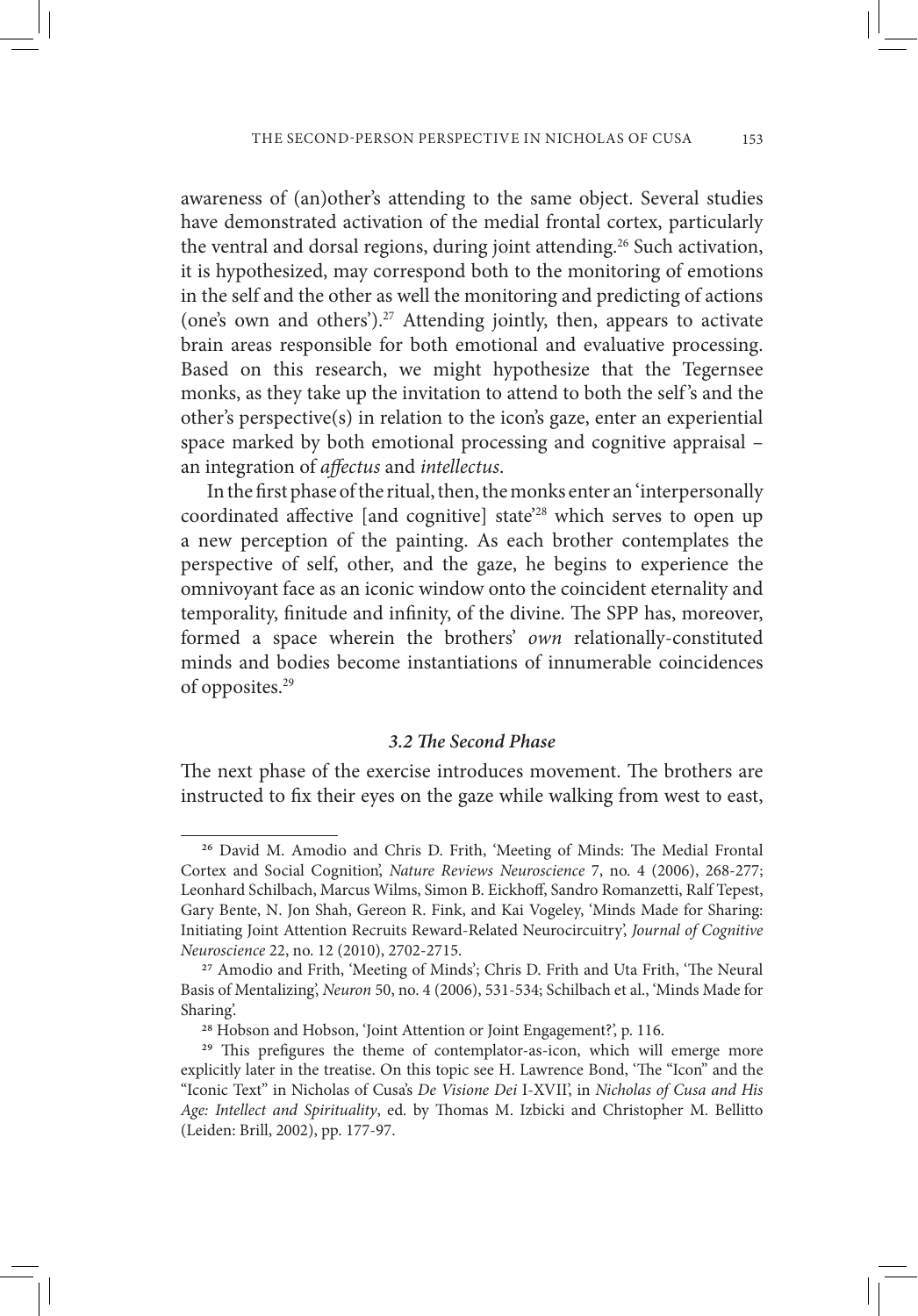and then back again from east to west, in opposite directions. In so doing, each:

will discover that the icon's gaze continuously follows him. And if he returns from east to west, it will likewise not leave him. He will marvel [*admirari*] at how its gaze was moved, although it remains motionless, and his imagination will not be able to grasp [*capere*] how it is moved in the same manner with someone coming forth to meet him from the opposite direction.30

Silent awe attends the experience of being uninterruptedly followed by a physically immobile moving gaze. Bewilderment is, moreover, doubled as the brothers are asked to imagine the perspective of other brothers walking in opposite directions; for they, too, experience the gaze's uncannily fluid fixity.

The SPP profoundly shapes the contours of this experience. At a basic level, the exercise demands attention be paid to one's own movement and one's own gaze. But the icon's stationary-yet-peripatetic eyes represent another kind of aware and attentive 'other', and it is awareness of this other's constant awareness of one's own movement (and gaze) which becomes a key source of astonishment. Additionally, when the exercitant's imagination attempts to grasp the perspective of another brother who is focused on the icon's eyes (and on whom the icon's eyes are focused), but moving in the opposite direction, a yet deeper sense of awe sets in, for there now emerges a confounding 'co-possibility of two meanings ... which are *opposites*<sup>'31</sup> Here, theological meaning – namely, the coincidence of opposites, the ideal of which is, for Cusa, Christ – emerges out of the feeling of bodily movement in an attuned relational context. Such movement is reminiscent of what psychobiologist Colwyn Trevarthen calls 'synrhythmicity' between infant and caregiver – that is, closely engaged, cooperative 'brain-generated rhythms of intentional and emotional movement'.<sup>32</sup> This 'synrhythmic regulation', posits Trevarthen,

<sup>&</sup>lt;sup>30</sup> *DvD*, **[** 3. 31 De Certeau, 'The Gaze Nicholas of Cusa', p. 16.

<sup>&</sup>lt;sup>32</sup> Colwyn Trevarthen, 'The Generation of Human Meaning: How Shared Experience Grows in Infancy', in *Joint Attention: New Developments in Psychology, Philosophy of Mind, and Social Neuroscience*, ed. by Axel Seeman (Cambridge, MA, London, England: The MIT Press, 2011), pp. 73-113 (p. 85). Cf. Colwyn Trevarthen, Kenneth Aitken, Marie Vandekerckhove, Jonathan Delafield-Butt, and Emese Nagy, 'Collaborative Regulations of Vitality in Early Childhood: Stress in Intimate Relationships and Postnatal Psychopathology', in *Developmental Psychopathology: Vol. 2. Developmental Neuroscience*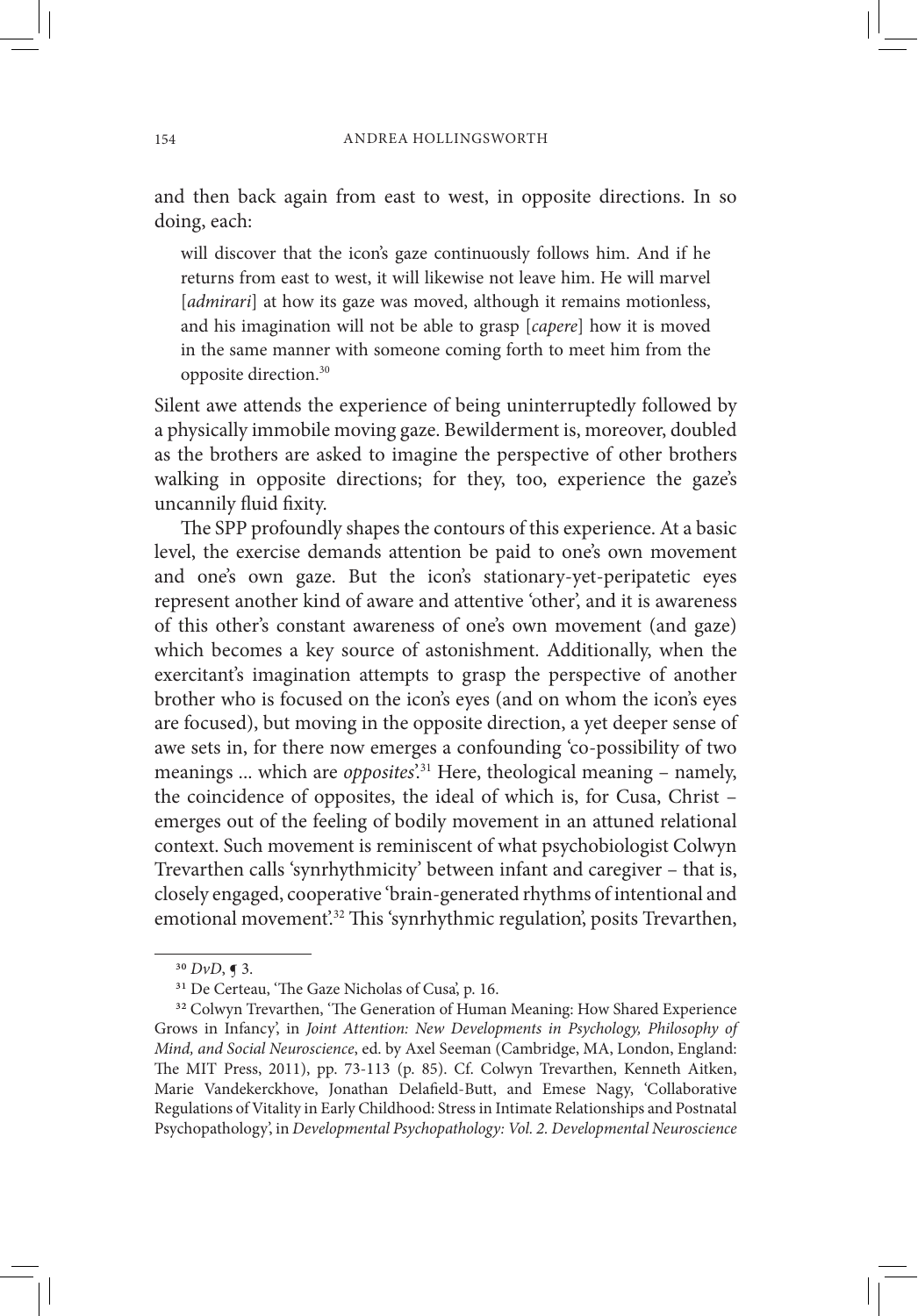gives rise to the infant's later propensity to engage in ritual play, games with objects, shared tasks, and eventually symbols, naming, and discourse.<sup>33</sup> If Trevarthen is right that early intersubjective synrhythmic regulation becomes the bedrock for later cognitively-complex acts of imagination, self-awareness, and shared meaning, then perhaps Cusa's instructions to the Tegernsee brothers to synchronically orbit the icon represents a kind of return, re-uptake, and re-appropriation of the primal 'vitality dynamics'34 of infancy out of which emerge higher cognitive capacities – for example, capacities to think about (and find oneself astonished by) the paradoxes of the concept of infinity.

Moreover, the experience that attends this second moment of the exercise does indeed appear to be marked by astonishment at just such paradoxes. Glimmerings of mystical theology's term begin to show forth from within the 'felt immediacy'35 of attending and being-attended-to in mutual, moving awareness. But this term, it seems, is non-representable: 'The abnormality of this persistent gaze brings about the disappearance of the possibility of grasping it as one object among others, before or after others. The observer thought he was seeing. Changed into the observed, he enters into an "astonishment" which is not accompanied by any representation. The experience of the gaze is a surprise without an object.'36 What does the contemplator contemplate if not an infinite coincident*ing*-of-opposites which he both passively undergoes and actively creates? The non-representable but nevertheless real proliferation of second-person awarenesses in the ritualistic movement around the icon serves to perform, through participation, the mystery to which the text attests. As described in this text, the mystery perceived is turning out to be inextricably tied to the dynamic and primal I-Thou relations in which each contemplator lives and moves and has his being.

<sup>(2</sup>*nd* ed.), ed. by Dante Cicchetti and Donald J. Cohen (New York: John Wiley and Sons,

<sup>&</sup>lt;sup>33</sup> Trevarthen, 'The Generation of Human Meaning', pp. 100-101.<br><sup>34</sup> Trevarthen, 'The Generation of Human Meaning', p. 74. Cf. Daniel Stern, *Forms of Vitality: Exploring Dynamic Experience in Psychology, the Arts, Psychotherapy and Development* (Oxford: Oxford University Press, 2010). 35 Trevarthen, 'The Generation of Human Meaning', p. 74. Cf. Stein Bråten, *The* 

*Intersubjective Mirror in Infant Learning and Evolution of Speech* (Amsterdam: John Benjamins Publishing Company, 2009).

<sup>36</sup> De Certeau, 'The Gaze Nicholas of Cusa', p. 18.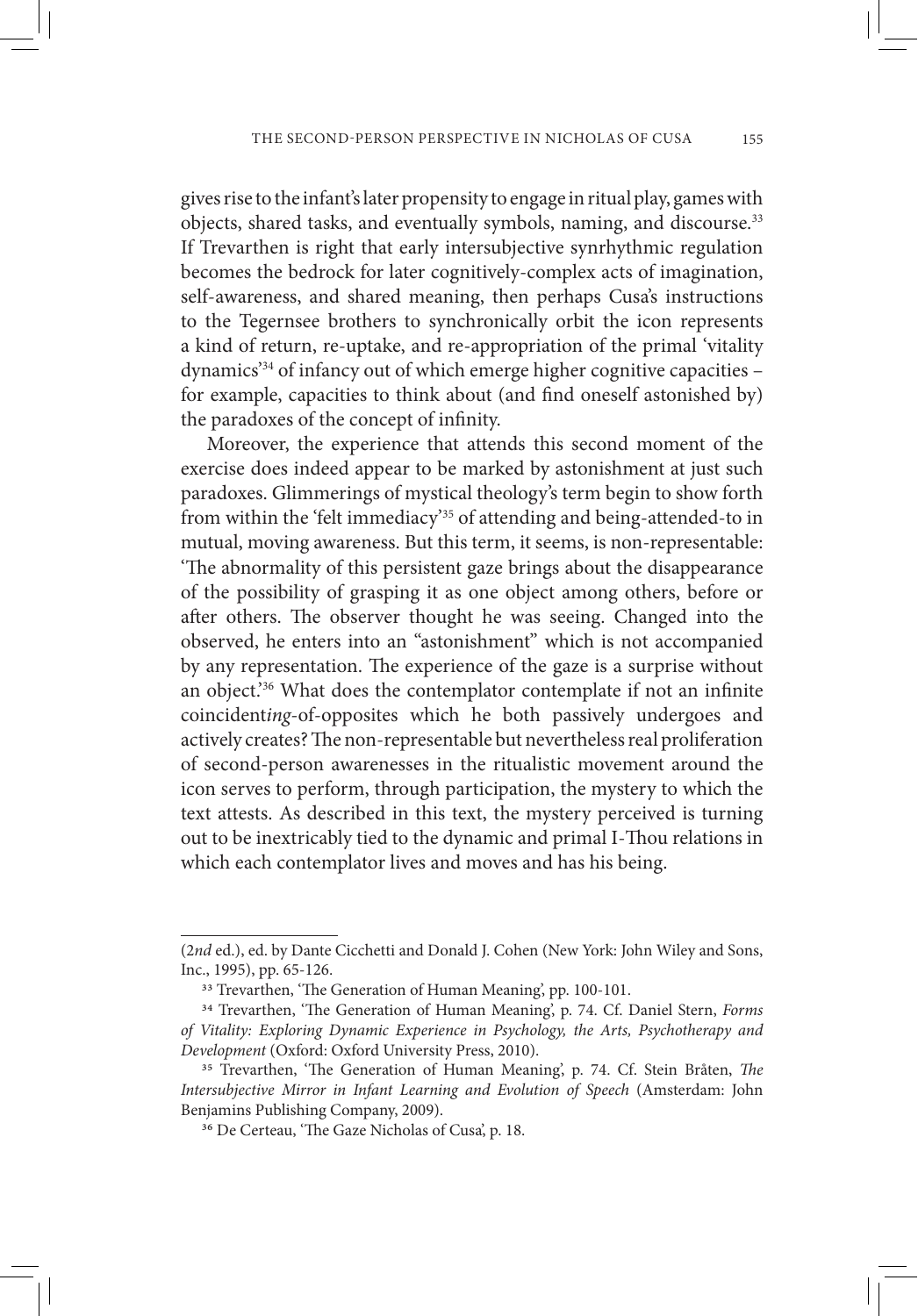#### *3.3 The Third Phase*

If the monks have been duly awestruck by the first two phases of the exercise, there is perhaps a danger that the exercise will turn into a theatre of the absurd. If meaning is not to disappear in a dark emotional sea of wonder, what is needed is some kind of 'common vision'<sup>37</sup> or 'universal viewpoint'38 that can begin to form a bridge of rational understanding between the marvelled actors. The third stage, which makes explicit the implicit sociality that has undergirded the para-liturgy all along, provides this bridge. It repeats the processional movement of the second, but adds an element of verbal interpersonal engagement. The brothers are instructed to coordinate, once again, their opposed travels around the half-circle perimeter of the all-seeing image. But this time, the brothers' bodies will not merely pass each other by; rather, they will stop, turn toward each other, and co-testify to the *aporiae* they have experienced:

Let [a brother] have one of his brothers pass across from east to west while looking at the icon, as he himself moves from west to east. When they meet let him ask the other whether the icon's gaze continuously turns with him, and he will hear that it moves just the same in the opposite direction. He will believe [*credere*] him, but unless he believed him, he would not imagine this to be possible. And when he is shown this by his brother, he will discover that the face looks unfailingly on all who walk before it even from opposite directions. Therefore, he will experience that the immobile face ... is moved toward a single place in such a way that it is also moved simultaneously toward all places, and that it beholds a single movement in such a way that it beholds all movements simultaneously.<sup>39</sup>

The brothers first torque their movements, thereby creating opposition, then attune their communications, thereby creating cohesion. In De Certeau's words: 'The scene of this third moment combines two opposed activities which consist, for the partners, in each one doing the opposite of the other (inverse trajectories) and then in saying to each other the same thing ("You, too? Yes."). The "doing" stems from a contradictory plurality: the "saying", from a unifying coincidence.'40 Second-person relating makes possible this plurifying and unifying movement – a movement

<sup>37</sup> Ibid., p. 19.

<sup>38</sup> McGinn, 'Seeing and Not Seeing', p. 39. <sup>39</sup> *DvD*, ¶ 3. 40 De Certeau, 'The Gaze Nicholas of Cusa', p. 20.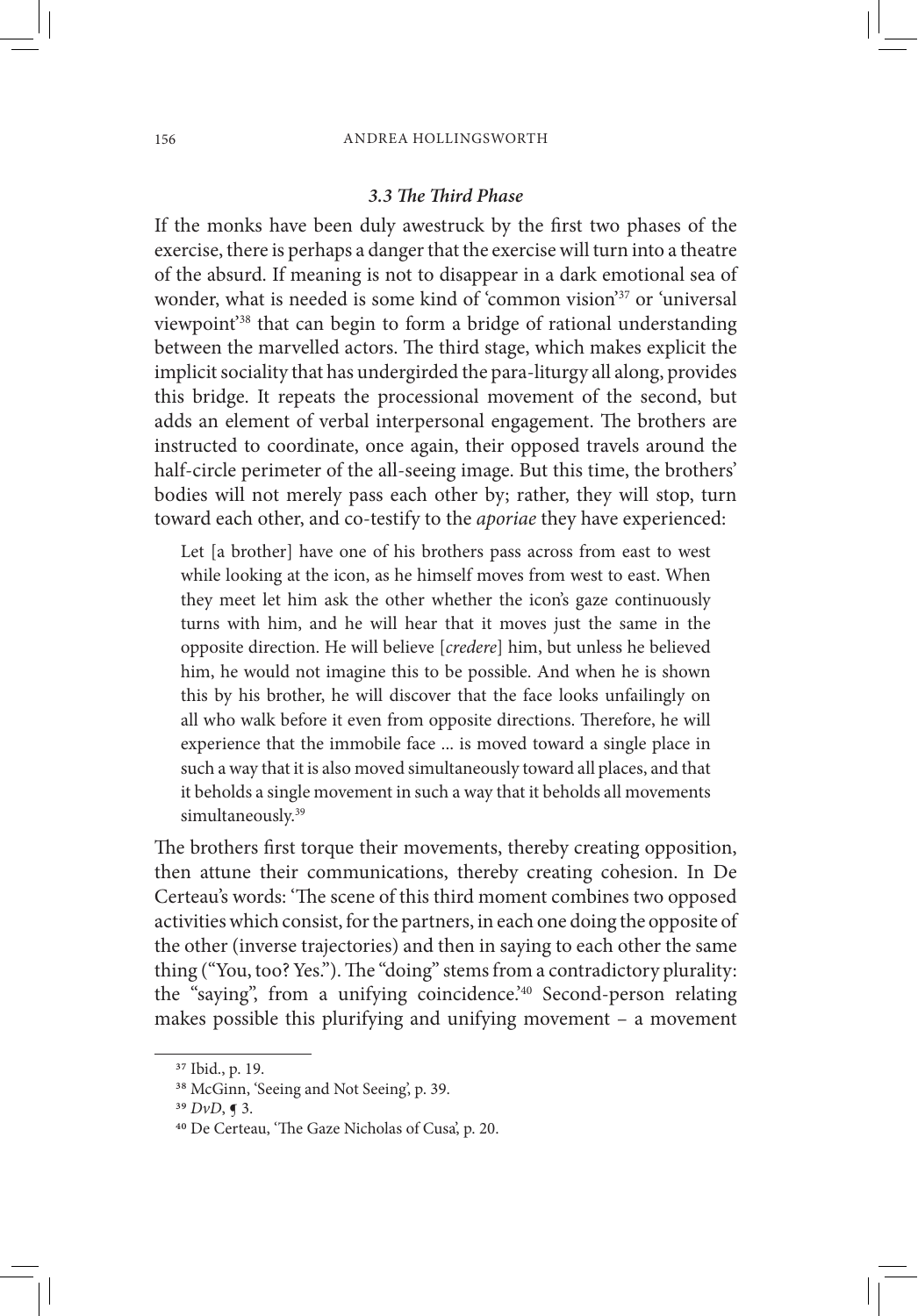which, as De Certeau points out, essentially amounts to an enactment of Cusa's doctrine of *coincidentium oppositorum*.

The brothers' 'interpersonally coordinated affective state'41 of wonder now becomes explicit as they use language to participate in each other's attitudes. But the encounter goes beyond emotional sharing only; the brothers are also mutually engaged in a high-level cognitive act – namely, conceptualization of the other's perspective in relation to the self's standpoint, along with abstract philosophic reflection on universality and particularity, and temporality and eternity. Here it is interesting to note that many current SPP/joint attention theorists argue that human capacities for higher-order cognition and cultural learning are rooted in the more basic, affectively-charged experience of attending jointly with others during the first years of life. For example, Tomasello et al. argue that the early sharing of emotions, experience, and activities with others ('shared intentionality') enables human children to build and employ dialogic cognitive representations later in life.<sup>42</sup> Likewise, according to Hobson and Hobson, 'higher functions of human mentality arise through the interiorization of interpersonal processes'.<sup>43</sup> Henrike Moll and Andrew N. Meltzoff argue that joint attention in the first years of life offers the necessary foundation for the development of the later ability to take perspectives, including the capacity to understandthe 'clash' of confronting perspectives.<sup>44</sup> In light of such theories,<sup>45</sup> the third moment

<sup>&</sup>lt;sup>41</sup> Hobson and Hobson, 'Joint Attention or Joint Engagement', p. 116.<br><sup>42</sup> Michael Tomasello, Malinda Carpenter, Josep Call, Tanya Behne, and Henrike Moll, 'Understanding and Sharing Intentions: The Origins of Cultural Cognition', *Behavioral and Brain Sciences*, 28 (2005), 675-691. Tomasello's claim that humans are the only species to engage in shared intentionality has been significantly discounted by findings in primatology. See David A. Leavens, 'Joint Attention: Twelve Myths', in *Joint Attention: New Developments in Psychology, Philosophy of Mind, and Social Neuroscience*, ed. by Axel Seeman (Cambridge, MA: The MIT Press, 2011), pp. 43-72.<br><sup>43</sup> Hobson and Hobson, 'Joint Attention or Joint Engagement', p. 131.<br><sup>44</sup> Henrike Moll and Andrew N. Meltzoff, 'Joint Attention as the Fundamental Basis

of Understanding Perspectives', in *Joint Attention: New Developments in Psychology, Philosophy of Mind, and Social Neuroscience*, ed. by Axel Seeman (Cambridge, MA: The MIT Press, 2011), pp. 395-413. Moll and Meltzoff 's recent work appears to indicate that while children as young as 3 years old can take other people's visual perspectives, it is not until the ages of 4 or 5 that children are able to understand another's point-of-view of an object when it directly confronts their own perspective of the same object. Henrike Moll, Andrew N. Meltzoff, Katharina Merzsch, and Michael Tomasello, 'Taking Versus Confronting Visual Perspectives in Preschool Children', *Developmental Psychology*, 49, no. 4 (April 2013), 646-654.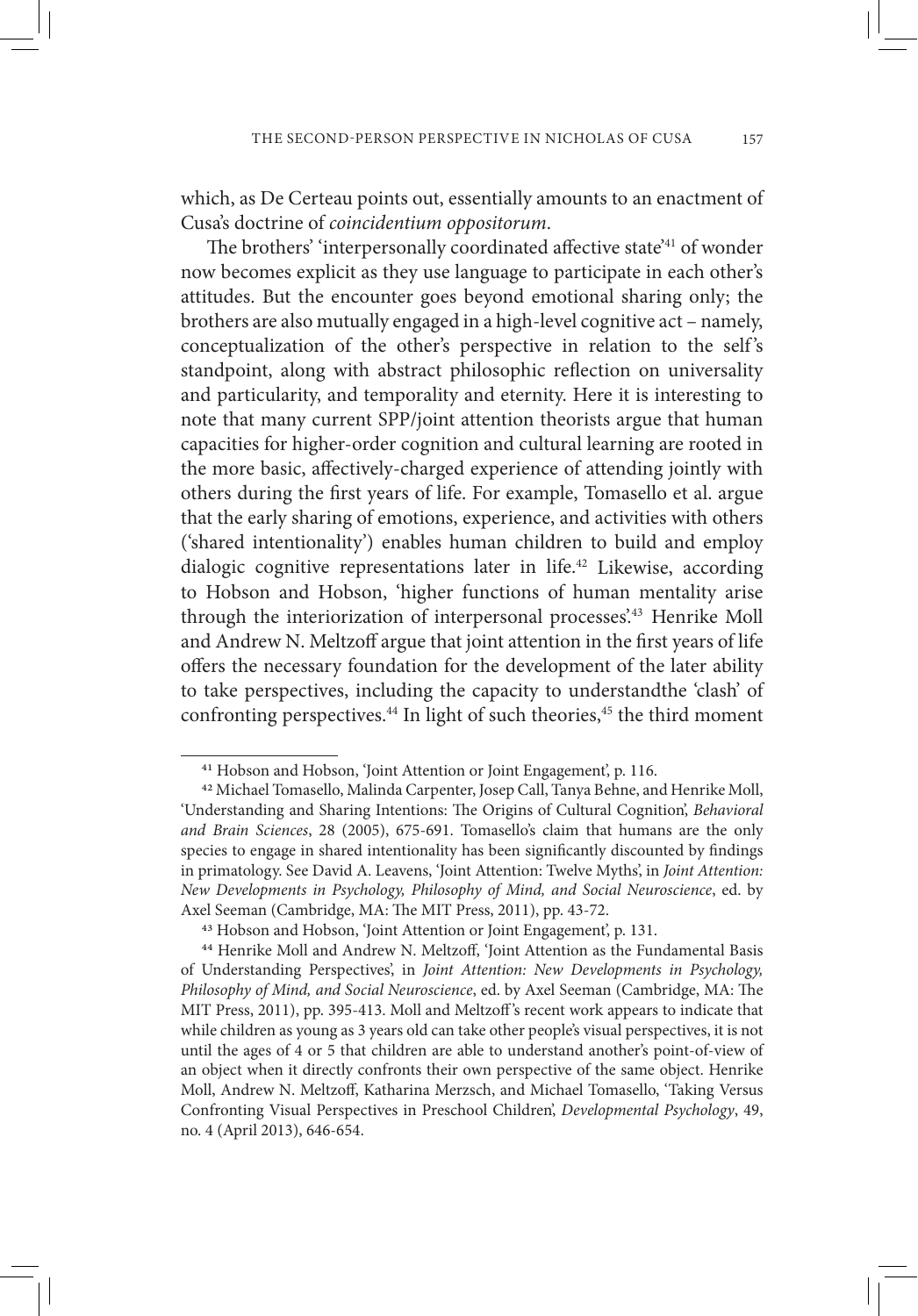of Cusa's exercise witnesses to a richly integrative and transformative experience. At its core there remains the sense of being held within the grip of a loving, life-giving gaze – an experience akin to elementary preverbal, emotion-based, nonrepresentational<sup>46</sup> forms of joint attending in infancy. But with the addition of verbal social interaction *about* others' minds/perspectives, the ritual comes to enact or perform a turn to more explicitly attributive, contentful thinking about others' minds.<sup>47</sup> Here we have what might be described as an intelligent and adaptive return to and performance of the developmental transition *from, on the one side,* the preverbal, emotion-based 'synrhythms' of infancy (what Hans Loewald calls the 'primary level of mentation' that precedes awareness of distinctions between the inner and the outer, the subjective and the objective) *to, on the other side*, linguistically-mediated, contentful, concept-based representations of others' mental states and subjective experiences. The Tegernsee monks' worries over whether mystical knowledge of God is a matter of being affectively submerged within the divine or set at a noetic remove from the divine are addressed as the brothers enact ritualistically the human developmental transition *from* implicit-automatic, 'affective' mentalization *to* explicit-controlled 'cognitive' mentalization.<sup>48</sup>

If the brothers' dialogue with each other represents explicit thought and speech about the content of each others' experience – that is, if the conversation is about something that is, in some sense, objective – then we need to inquire as to what that thing might be. What, indeed, *is* the

<sup>45</sup> All of which are connected to the idea of neural 're-use' in which brain circuits initially established for one cognitive purpose can be put to different uses later on. Michael L. Anderson, 'Neural Reuse: A Fundamental Organizational Principle of the Brain', *Behavioral and Brain Sciences*, 33, no. 4 (2010), 245-266. 46 Daniel D. Hutto proffers a theory he calls 'Radical Enactivism' by which he seeks

to defend the existence of (and explain the developmental salience of) such early nonrepresentational forms of 'mind minding'. See Daniel D. Hutto, 'Elementary Mind Minding, Enactivist-Style', in *Joint Attention: New Developments in Psychology, Philosophy of Mind, and Social Neuroscience*, ed. by Axel Seeman (Cambridge, MA: The MIT Press, 2011), pp. 307-341. 47 Developmentally speaking, this transition usually happens between ages three

and five, and is, as Hutto argues, likely mediated by language acquisition. Daniel D. Hutto, *Folk Psychological Narratives: The Sociocultural Basis of Understanding Reasons* (Cambridge, MA: MIT Press, 2012). 48 Peter Fonagy and Patrick Luyten, 'A Developmental, Mentalization-Based Approach

to the Understanding and Treatment of Borderline Personality Disorder', *Development and Psychopathology*, 21, no. 4 (2009), 1355-1381.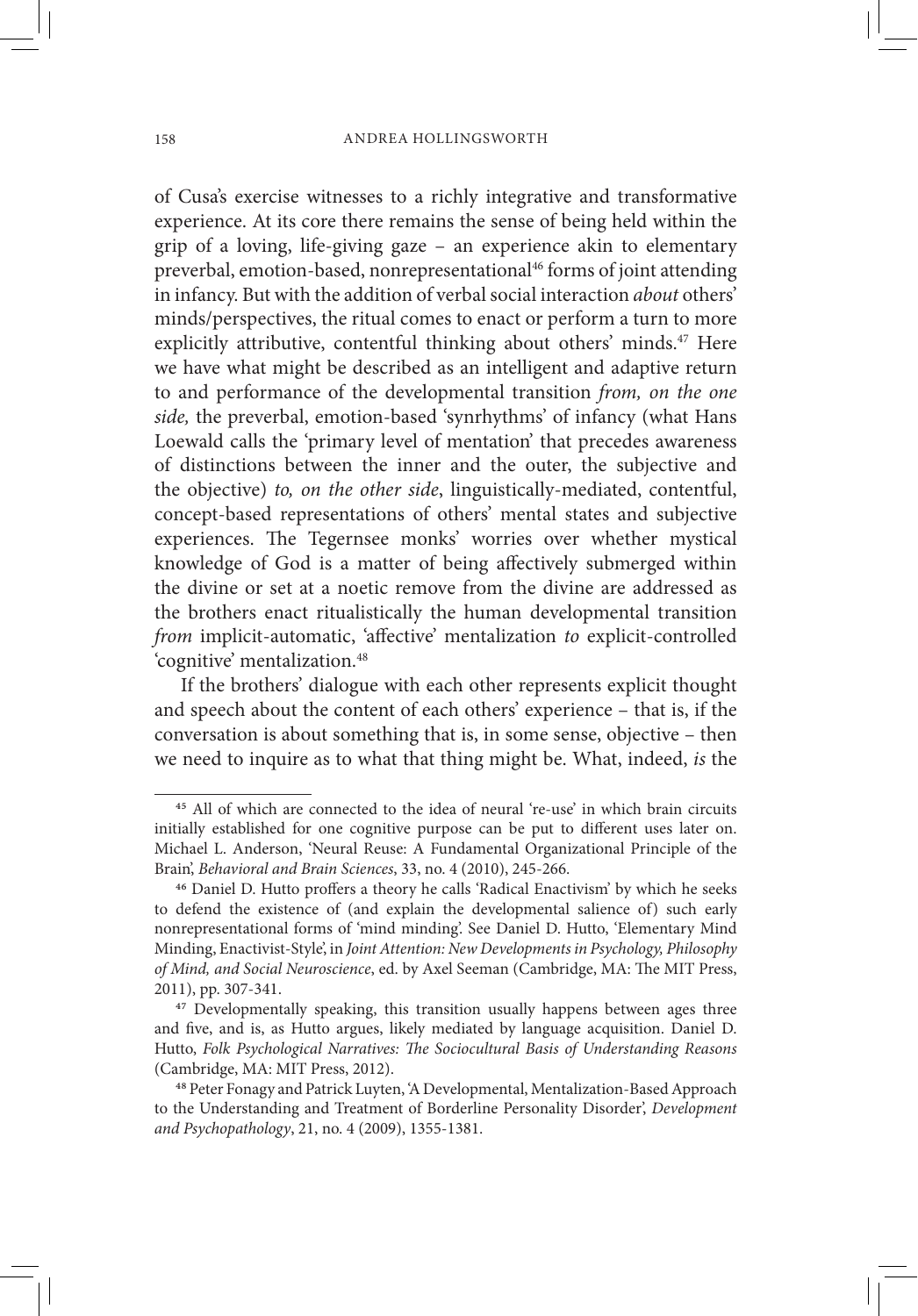experience that is being reciprocally witnessed to and believed in this third phase of the ritual? The preface's instructions read: 'When they meet let him ask the other whether the icon's gaze continuously turns with him, and he will hear that it moves just the same in the opposite direction.'49 The content of the conversation is, then, the experience of the infinite gaze as mediated by the icon while one is moving (with others). But is this experience contentful in any real sense? Is it some*thing* that can be talked about? Not really. As we have seen, the experience of the gaze is deeply ambiguous – it is a kind of non-objectifiable relational dynamism. What, moreover, has conditioned the possibility of this non-objectifiable relational dynamism? Precisely second-person relatedness, as previously discussed. What all of this means is that when the actors communicate about the experience – when they bear witness to one another and believe one another – they are, in fact, relating second-personally with reference to an experience of relating second-personally. That is to say, the positive *content* of the brothers' shared attending is *itself* the mystery that emerged from their prior experience of shared attending. Like two mirrors faced together, the brothers reflect the limitless back to one another as they mutually testify and mutually believe.

# *3.4 Summarizing the Preface's Three Phases in Light of the SPP*

In the three phases of the exercise in *DvD*'s preface, rich and multilayered second-person relatedness integrates and transforms motifs common in Platonically-inspired streams of Christian thought (e.g., the perspective shift, the similitude/image, the gaze, the reflection, the face, the mirror). This transformation results in a liturgical performance which leads exercitants into an experience of *coincidentia oppositorum* and *docta ignorantia* – one that is mediated, I suggest, by a kind of ritualized reentrance into the developmental cradle of human consciousness wherein distinctions between emotion and cognition, and subject and object, are only just beginning to dawn. Cusa's reader/hearers are invited to learn ignorance by re-entering the relational primordiality of infancy, the cradle of the self 's emergence with all its varieties of chaos and genesis. The embodied relational rhythms of infancy, inasmuch as they give rise to the neurocognitive architecture that structures selfhood, represent a kind of zenith of 'possibility' with regard to human life: at no other

<sup>49</sup> *DvD*, ¶ 3.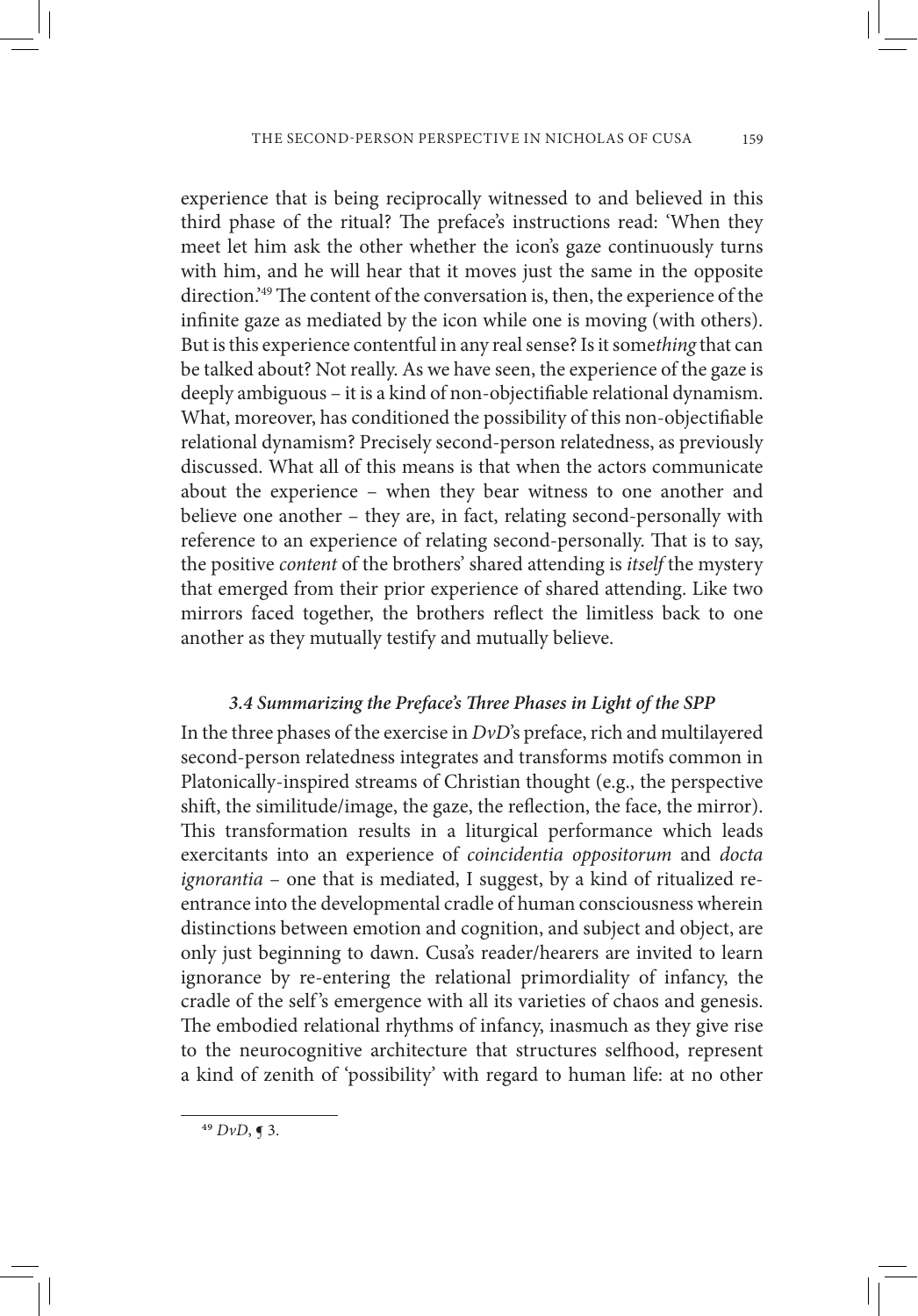point in the lifespan is synaptic growth and bio-psycho-social-emotional development more intense or more important. To re-enter through ritual the relational patterns of infancy is to re-enter the space of possibility out of which the self emerged. Contra Freud, such re-entrance is not regressive but rather, I think, adaptive: 'It seems that there are a variety of ways in which evolution has allowed living creatures to outwit Darwinian pressures and "have a life" after all', writes Robert Bellah. 'It may even turn out that it is "functional" to have spheres of life that are not functional [...] What are sometimes called "offline" activities, like sleep, play, and worship, may in fact turn out to be adaptive.<sup>'50</sup>

The brothers at St. Quirin had wondered about the nature of the 'highest capability of the mind' [*synderesis*] by which the devout soul attains unto God.51 The attainment unto God via the highest capability of the mind cannot be described with propositions, Cusa seems to reply; however, if you experience yourself being (re)created, momentby-moment, in and through the dynamisms of the I-thou encounter, perhaps you will experience union with *Posse Ipsum*, possibility itself.

In DvD's preface, sharing awareness of the sharing of the focus furnishes the Tegernsee monks with an embodied experience that becomes symbolic of or contemporaneous with the infinite divine *visio* whose reality is both felt and cognized, and can be neither objectified nor dissolved. In the main text of *DvD* – which is written in the form of a prayer, reminiscent in many ways of Augustine's *Confessions* – Cusa continues to shepherd his readers/hearers down the path of the coincidence of opposites to the place of learned ignorance and on into the dark luminescence of a vision of God – a vision he hopes can perhaps quiet (even if it does not completely resolve) the conundrum of whether God can be a term of human apprehension, and whether such apprehension, if possible in this life, happens through knowledge, love*,*  or both. Throughout the treatise, what would today be called the *SPP* remains influential*.* However, it is the preface's richly relational ritual which sets the brothers' feet on the mystical theological path in the first place, underscoring how this path, and second-person relatedness generally, has to be known subjectively rather than merely known about objectively.

<sup>50</sup> Robert N. Bellah, *Religion in Human Evolution: From the Paleolithic to the Axial Age* 

<sup>&</sup>lt;sup>51</sup> Vansteenberghe, 'La correspondence de Nicolas de Cuse', p. 110.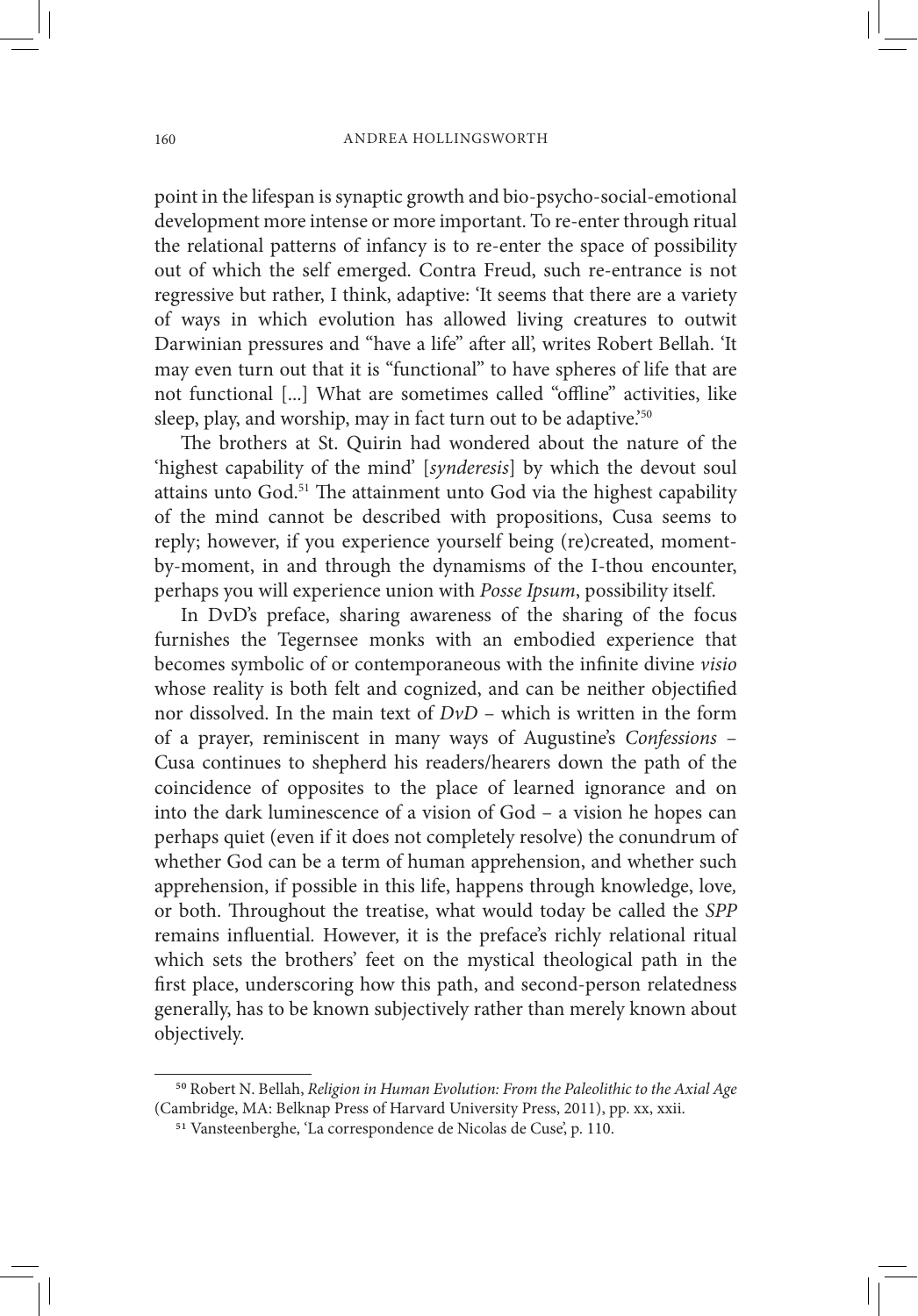#### IV. CONCLUSION

Ernst Cassirer has shown how Renaissance artistic and scientific sensibilities gave rise to new complications in the relationship between knowing subject and known object in 13th – 16th c. Europe. On the one hand, 'Only by maintaining a distance between [subject and object] can we possibly have a sphere for the aesthetic image and a sphere for logicalmathematical thoughts.'52 On the other hand, these very aesthetic images and logical-mathematical thoughts deeply challenged the reigning Aristotelian-Scholastic cosmos with its fixed places and measurements, emphasizing instead the relativity of local determination and pressing thought in the direction of absolute form: 'Every part of the cosmos is what it is only in connection with the whole [...] what manifests itself in movement is [...] this mutual relationship of things, their own immanent "reality".<sup>53</sup> Where did the human subject fit within this new world of infinite dynamism and relative perspective?

As the Renaissance individual observed the world and gave it meaning, he manifested both his immersion within and his transcendence from it: 'The infinity of the cosmos threatens [...] to annihilate [the Ego] completely; but the same infinity seems also to be the source of the Ego's constant self-elevation, for the mind is like the world that it conceives.' 54 In ways not unlike Renaissance artists and philosophers of nature for whom contemplation of the cosmos was now self-destroying, now selfelevating, Renaissance-era mystics like the brothers of St. Quirin found themselves perplexedly fascinated by questions about the shape and effects of devotional engagement with mystical theology's divine object. Cassier's comment that the Renaissance man, 'like Goethe's Ganymede [...] confronts the divinity and the infinite universe as both "captor and captive"<sup>55</sup> would seem to apply equally to the Tegernsee monks in their contemplative confrontation with God.

Cusa's *DvD* speaks directly to this subject-object problem as it bore upon Christian spirituality and theology. In the treatise overall, and the preface especially, the Tegernsee monks are offered something that is not really an answer to the problem in any straightforward sense, but rather, an experiential heightening and intensifying of the paradoxes that

<sup>52</sup> Cassirer, *The Individual and the Cosmos*, p. 170. 53 Ibid., p. 180.

<sup>54</sup> Ibid., p. 190.

<sup>55</sup> Ibid., p. 191.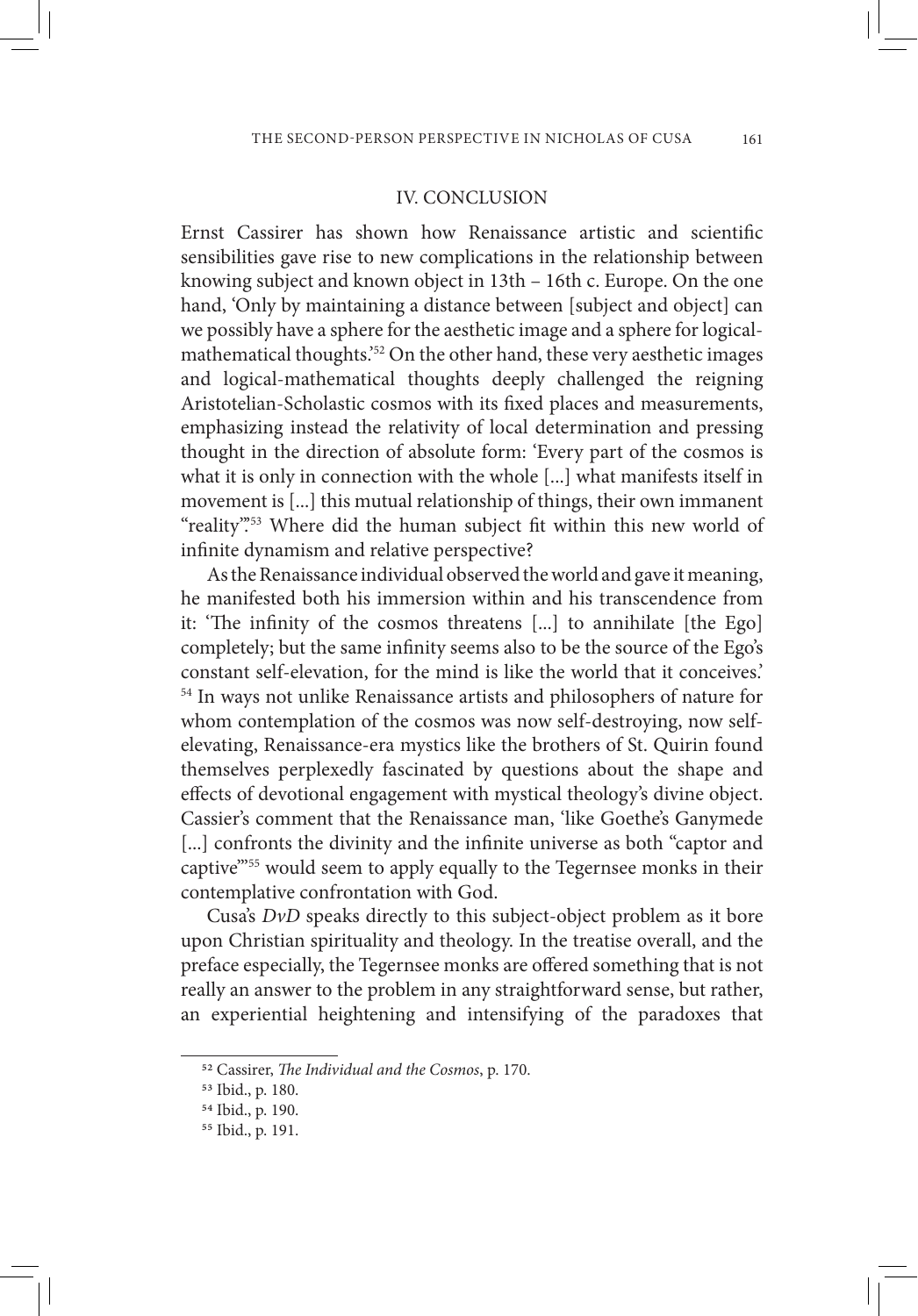constitute the problem itself – one designed, moreover, to effect its own unique kind of resolution through transformation. For Cusa, the object of theology is not a substance or essence, but living dynamism – creative enfolding [*complicatio*] and unfolding [*explicatio*] in which the world's perduring subsists. Cusa's God is unavailable except as God *acts*; this God is *Posse Ipsum* – pure possibility, wellspring of being, discernable only through a learned unknowing that comes by way of a confrontation with absolute contradiction. The *coincidentium oppositorum* is 'the way God works',<sup>56</sup> it is the mode by which God creates. Therefore, to know God, one must experience coherence without elision; one must understand what it means for there to exist radically separate and ever shifting perspectives that are, nevertheless, radically conjoined because mutually constitutive; one must intuit the inherent co-constitution of emotion and cognition in human experience. Most importantly, one must learn to indwell possibility itself. If second-person oriented psychology and neuroscience is right to posit that the experience of being addressed by others prepares human motor responses to pick up and respond to possibilities for action and interaction,<sup>57</sup> then it should not come as a surprise that Cusa, to inform the Tegernsee brothers of the nature of mystical union with *Posse Ipsum*, drew so deeply from the wells of primordial human relational experience.

The Benedictine brothers at Tegernsee had wished for an explanation of Cusa's doctrine of *coincidentium oppositorum* that was salient for their devotional life, that addressed the issue of whether or not God is object of one's contemplation, and that spoke to the problem of how knowledge and love are related in the mystical journey toward union with God. What is remarkable is that the exercise they received in *DvD*'s preface, which was apparently intended to allow them to experience the answers holistically, corresponds closely to phenomena described in terms of second-person relatedness today. Cusa, in setting his theo-philosophical proposals on the scaffold of the I-thou relation, effectively socializes, somaticizes, and emotionalizes the more abstract, mathematicallyoriented, propositionally-articulated theology of coincidence he had previously set forth in *De Docta Ignorantia*. Cusa's experientially-attuned and relationally-structured meditation in *DvD*'s preface allows him to communicate in a clear, existentially-salient, and body-involving way

<sup>&</sup>lt;sup>56</sup> Bond, 'Introduction', p. 45.<br><sup>57</sup> Schilbach et al., 'Toward a Second-Person Neuroscience', p. 402.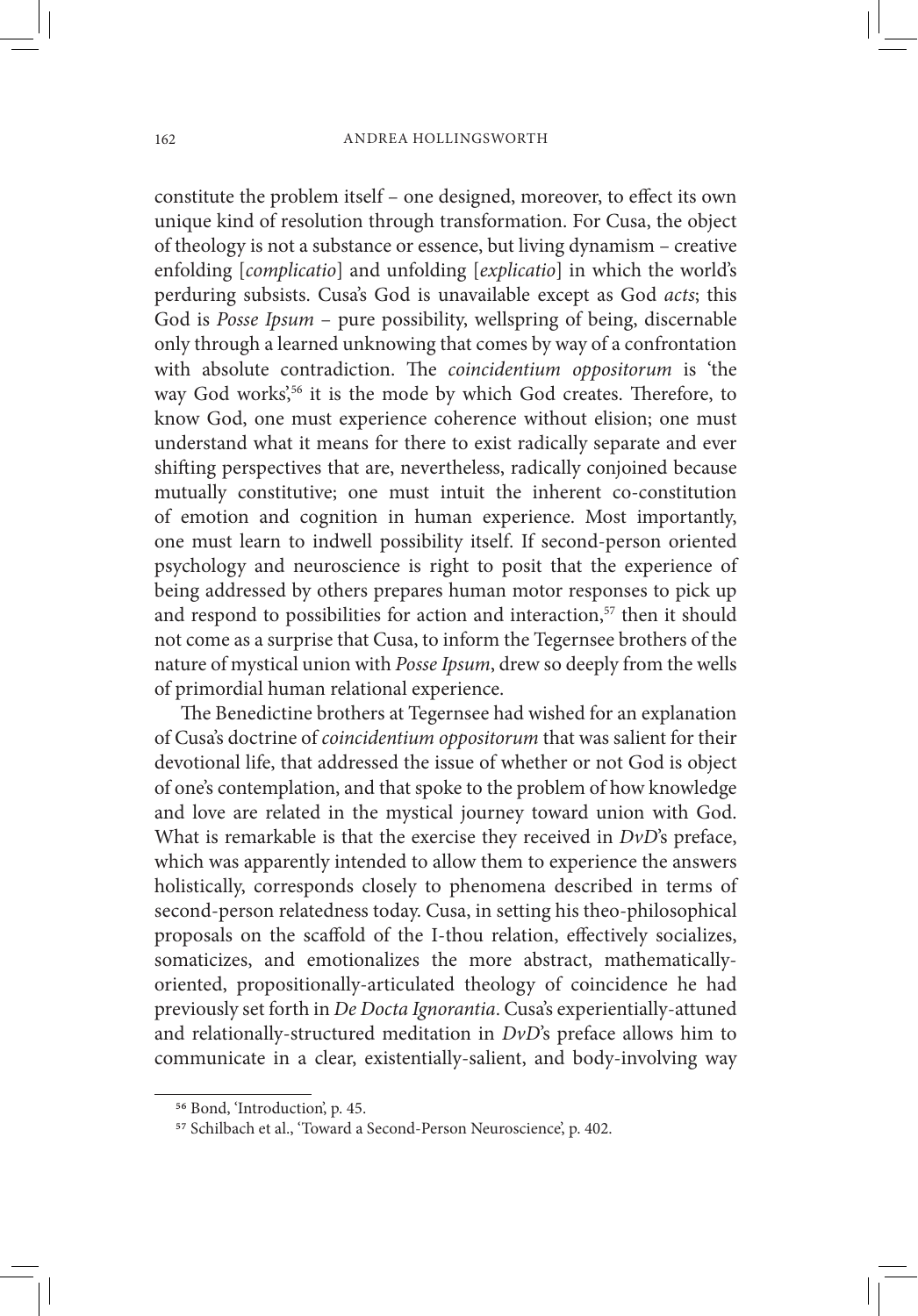his nuanced theological epistemology and metaphysic. The content of his teaching is something akin to this: like the experience of the second-person perspective, the experience of mystical theology's divine term is *enigmatic* (resisting objectification); *dynamic* (enactive and participatory); *integrative* (interweaving cognition and emotion); and *transformative* (self-creative and self-forming).

In *DvD*'s preface, Nicholas of Cusa showcases ways in which a second-personally suffused yet philosophically sophisticated mystical theology is able to fold speculative concepts into a rich socio-emotional phenomenological field. As such, this interpretation also shows how the second-person perspective can shed new light on mystical texts of the past that have enduring relevance for the philosophy of religion today.<sup>58</sup>

#### BIBLIOGRAPHY

- Amodio, David M. and Chris D. Frith, 'Meeting of Minds: The Medial Frontal Cortex and Social Cognition', *Nature Reviews Neuroscience* 7, no. 4 (2006), 268-277
- Anderson, Michael L., 'Neural Reuse: A Fundamental Organizational Principle of the Brain', *Behavioral and Brain Sciences* 33, no. 4 (2010), 245-266
- Bellah, Robert N., *Religion in Human Evolution: From the Paleolithic to the Axial Age* (Cambridge, MA: Belknap Press of Harvard University Press, 2011)
- Bond, H. Lawrence, 'Introduction [to Nicholas of Cusa]' in *Nicholas of Cusa: Selected Spiritual Writings* (New York/Mahwah: Paulist Press, 1997), pp. 3-84
- Bond, H. Lawrence, 'The "Icon" and the "Iconic Text" in Nicholas of Cusa's *De Visione Dei* I-XVII', in Thomas M. Izbicki and Christopher M. Bellitto, eds., *Nicholas of Cusa and His Age: Intellect and Spirituality* (Leiden: Brill, 2002), pp. 177-97
- Beierwaltes, Werner, *Visio facialis Sehen ins Angesicht. Zur Coincidenz des endlichen und unendlichen Blicks bei Cusanus,* Phil.-hist. Klasse. Sitzungsberichte Jahrgant 1988, Heft 1 (Munich: Bayerische Akademie de Wissenshaften, 1988)
- Bråten, Stein, *The Intersubjective Mirror in Infant Learning and Evolution of Speech* (Amsterdam: John Benjamins Publishing Company, 2009)
- Cassirer, Ernst, *The Individual and the Cosmos in Renaissance Philosophy*, trans. by Mario Domandi, rev. edn (Mineola, New York: Dover Publications, 2000), pp. 123-191

<sup>58</sup> I thank the Center of Theological Inquiry (Princeton, New Jersey, USA) for supporting this research.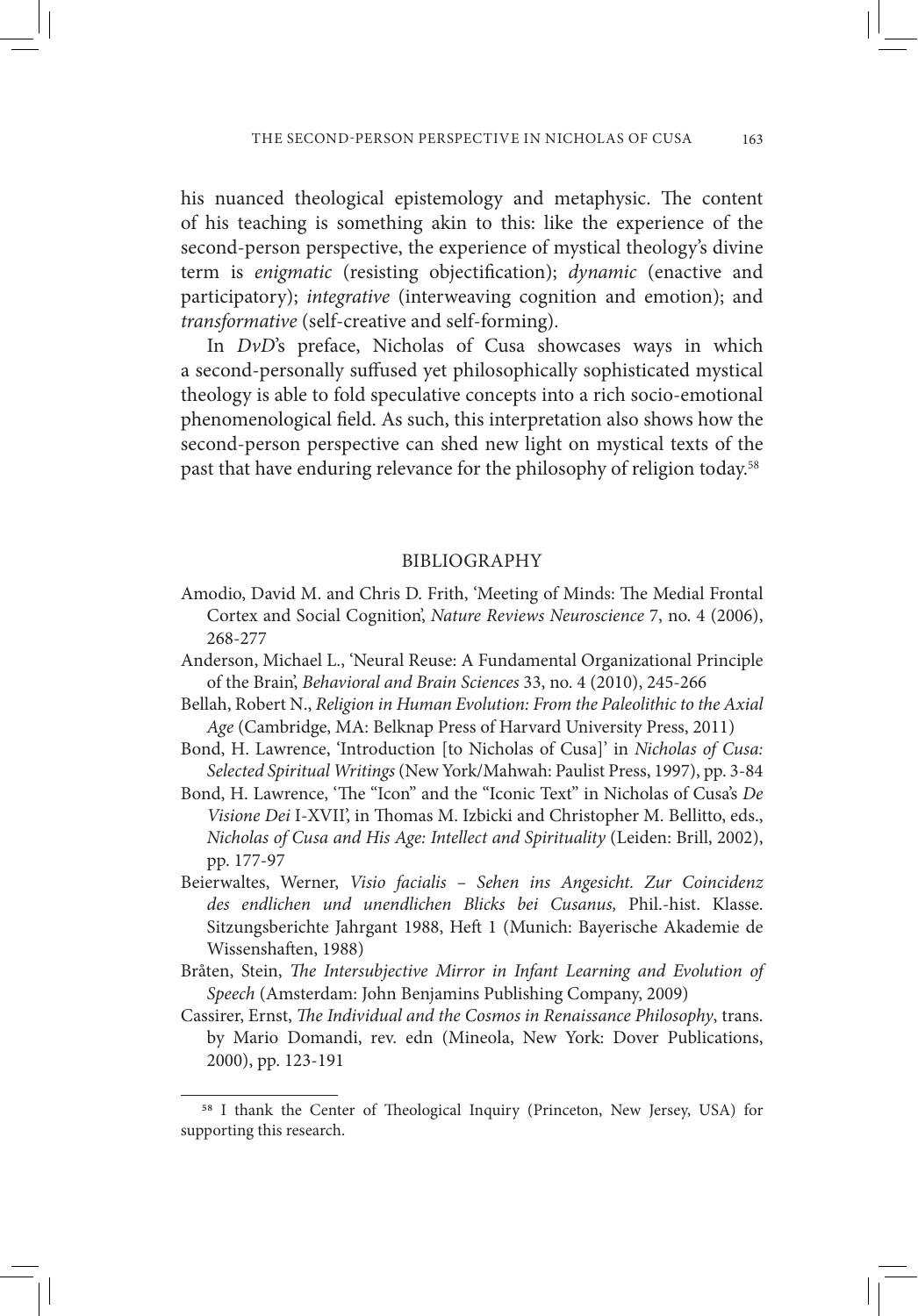- De Certeau, Michel, 'The Gaze Nicholas of Cusa', *Diacritics*, 17, no. 3 (Autumn 1987), 2-38
- De Jaegher, Hanne, Ezequiel Di Paolo, and Shaun Gallagher, 'Can Social Interaction Constitute Social Cognition?', *Trends in Cognitive Sciences*, 14, no. 10 (Oct. 2010), 441-447
- Farroni, Teresa, Gergely Csibra, Francsca Simion, and Mark H. Johnson, 'Eye Contact Detection in Humans from Birth', *Proceedings of the National Academy of Sciences*, 99, no. 14 (July 2002), 9602-9605
- Fonagy, Peter and Patrick Luyten, 'A Developmental, Mentalization-Based Approach to the Understanding and Treatment of Borderline Personality Disorder', *Development and Psychopathology*, 21, no. 4 (2009), 1355-1381
- Frith, Chris D. and Uta Frith, 'The Neural Basis of Mentalizing', *Neuron*, 50, no. 4 (2006), 531-534
- Führer, M.L., 'The Consolation of Contemplation in Nicholas of Cusa's *De visione Dei*', in Gerald Christianson and Thomas M. Izbicki, eds., *Nicholas of Cusa on Christ and the Church* (Leiden: Brill, 1996), pp. 221-240
- Hobson Peter, and Jessica Hobson, 'Joint Attention or Joint Engagement? Insights from Autism', in Axel Seeman, ed., *Joint Attention: New Developments in Psychology, Philosophy of Mind, and Social Neuroscience* (Cambridge, MA, London, England: The MIT Press, 2011), pp. 115-135
- Hobson, Peter, 'What Puts Jointness into Joint Attention?', in Naomi Eilan, Christoph Hoerl, Teresa McCormack, and Johannes Roessler, ed., *Joint Attention: Communication and Other Minds: Issues in Philosophy and Psychology* (Oxford: Clarendon Press, 2005), pp. 185-204
- Hopkins, Jasper, *Nicholas of Cusa's Dialectical Mysticism: Text, Translation and Interpretive Study of De Visione Dei* (Minneapolis, MN: The Arthur J. Banning Press, 1985)
- Hutto, Daniel D., 'Elementary Mind Minding, Enactivist-Style', in Axel Seeman, ed., *Joint Attention: New Developments in Psychology, Philosophy of Mind, and Social Neuroscience* (Cambridge, MA, London, England: The MIT Press, 2011), pp. 307-341
- Hutto, Daniel D., *Folk Psychological Narratives: The Sociocultural Basis of Understanding Reasons* (Cambridge, MA: MIT Press, 2012)
- Leavens, David A. 'Joint Attention: Twelve Myths', in Axel Seeman, ed., *Joint Attention: New Developments in Psychology, Philosophy of Mind, and Social Neuroscience* (Cambridge, MA, London, England: The MIT Press, 2011), pp. 43-72
- McGinn, Bernard, 'Seeing and Not Seeing: Nicholas of Cusa's *De Visione Dei* in the History of Western Mysticism', in Peter J. Casarella, ed., *Cusanus: The Legacy of Learned Ignorance* (Washington, DC: The Catholic University of America Press, 2006), pp. 27-53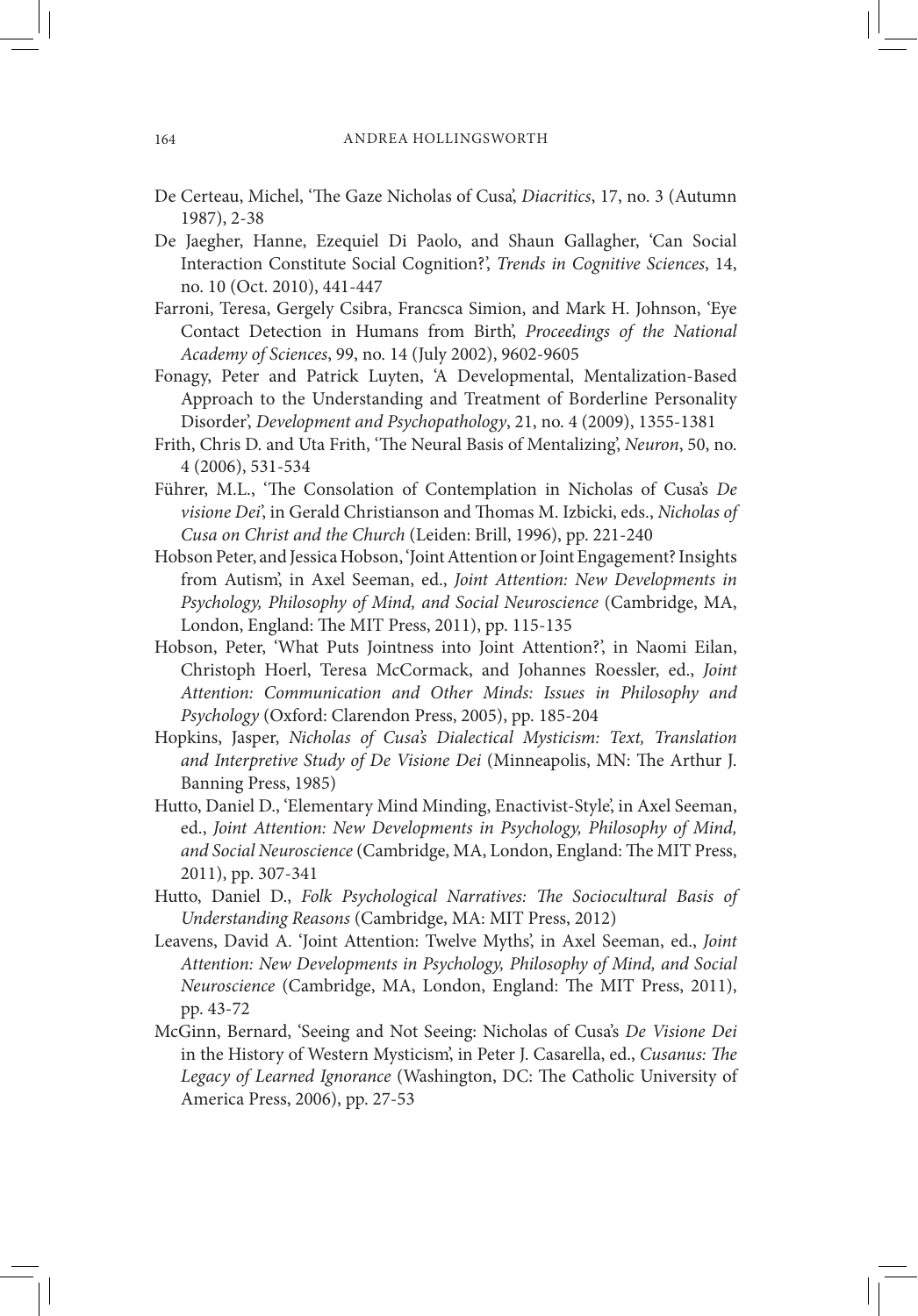- Moll, Henrike and Andrew N. Meltzoff, 'Joint Attention as the Fundamental Basis of Understanding Perspectives', in Axel Seeman, ed., *Joint Attention: New Developments in Psychology, Philosophy of Mind, and Social Neuroscience* (Cambridge, MA, London, England: The MIT Press, 2011), pp. 395-413
- Moll, Henrike, Andrew N. Meltzoff, Katharina Merzsch, and Michael Tomasello, 'Taking Versus Confronting Visual Perspectives in Preschool Children', *Developmental Psychology*, 49, no. 4 (April 2013), 646-654
- Nicholas of Cusa, *De apice theoriae* (*On the Summit of Contemplation*), in H. Lawrence Bond, ed. and trans., *Nicholas of Cusa: Selected Spiritual Writings* (New York, NY and Mahwah, NJ: Paulist Press, 1997), pp. 293-303
- Nicholas of Cusa, *De Docta Ignorantia* (*On Learned Ignorance*) in H. Lawrence Bond, ed. and trans., *Nicholas of Cusa: Selected Spiritual Writings* (New York, NY and Mahwah, NJ: Paulist Press, 1997), pp. 86-206
- Nicholas of Cusa, *De visione Dei* (*On the Vision of God*), in H. Lawrence Bond, ed. and trans., *Nicholas of Cusa: Selected Spiritual Writings* (New York, NY and Mahwah, NJ: Paulist Press, 1997), pp. 235-289
- Pinsent, Andrew, *The Second-Person Perspective in Aquinas' Ethics: Virtues and Gifts* (New York and London: Routledge, 2012)
- Reddy, Vasudevi, 'On Being an Object of Attention: Implications for Self-Other Consciousness', *Trends in Cognitive Sciences*, 7, no. 9 (Sept. 2003), 397-402
- Reddy, Vasudevi, A Gaze at Grips With Me', in Axel Seeman, ed., *Joint Attention: New Developments in Psychology, Philosophy of Mind, and Social Neuroscience* (Cambridge, MA: London, England: The MIT Press, 2011), pp. 137-157
- Reddy, Vasudevi, *How Infants Know Minds* (Cambridge, MA: Harvard University Press, 2008)
- Ricoeur, Paul, 'Philosophy and Religious Language', in David Pellauer, ed., Mark I. Wallace, trans., *Figuring the Sacred: Religion, Narrative, and Imagination*  (Minneapolis, MN: Fortress Press, 1995), pp. 35-47
- Ricoeur, Paul, *Symbolism of Evil*, trans. by Emerson Buchanan (New York: Harper and Row, 1967)
- Schilbach, Leonard, Bert Timmermans, Vasudevi Reddy, Alan Costall, Gary Bente, Tobias Schlicht, and Kai Vogeley, 'Toward a Second-Person Neuroscience', *Behavioral and Brain Sciences*, 36 (2013), 393-462
- Schilbach, Leonhard, Marcus Wilms, Simon B. Eickhoff, Sandro Romanzetti, Ralf Tepest, Gary Bente, N. Jon Shah, Gereon R. Fink, and Kai Vogeley, 'Minds Made for Sharing: Initiating Joint Attention Recruits Reward-Related Neurocircuitry', *Journal of Cognitive Neuroscience*, 22, no. 12 (2010), 2702-2715
- Stern, Daniel, *Forms of Vitality: Exploring Dynamic Experience in Psychology, the Arts, Psychotherapy and Development* (Oxford: Oxford University Press, 2010).